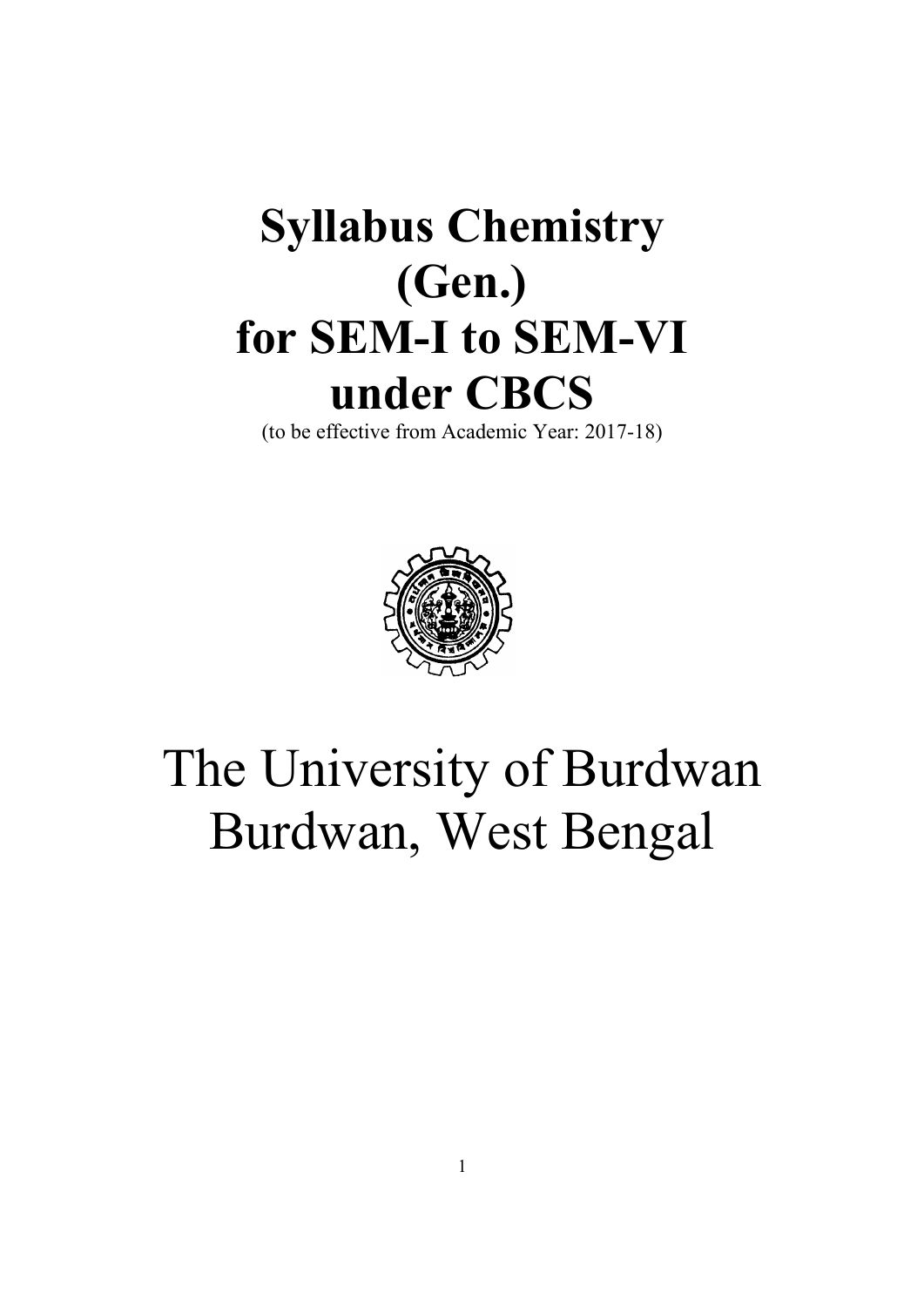### Type of Courses

|                                         |                                                       | <b>Number of Courses</b> |                                                                                              |                |
|-----------------------------------------|-------------------------------------------------------|--------------------------|----------------------------------------------------------------------------------------------|----------------|
| <b>Course type</b>                      | <b>Description</b>                                    | B. Sc. (Honours)         | B.Sc. (Regular)                                                                              | <b>Credit</b>  |
|                                         |                                                       |                          |                                                                                              |                |
| CC                                      | <b>Core Course</b>                                    | 14                       | 12 (4 papers each<br>from 3 disciplines<br>of choice)                                        | 6              |
| <b>DSE</b>                              | <b>Discipline</b><br>Specific<br>Elective             | 4                        | 6 (2 papers each<br>from 3 discipline of<br>choice including<br>interdisciplinary<br>papers) | 6              |
| <b>GE</b>                               | Generic<br>Elective                                   | 4                        |                                                                                              | 6              |
| <b>AECC (ENVS &amp;</b><br>ENGLISH/MIL) | Ability<br>Enhancement<br><b>Compulsory</b><br>Course | $(1+1)$                  | $(1+1)$                                                                                      | $(4+2)$        |
| <b>SEC</b>                              | <b>Skill</b><br>Enhancement<br>Course                 | 2                        | 4                                                                                            | $\overline{2}$ |
| <b>TOTAL CREDIT</b>                     |                                                       | 142                      | 122                                                                                          |                |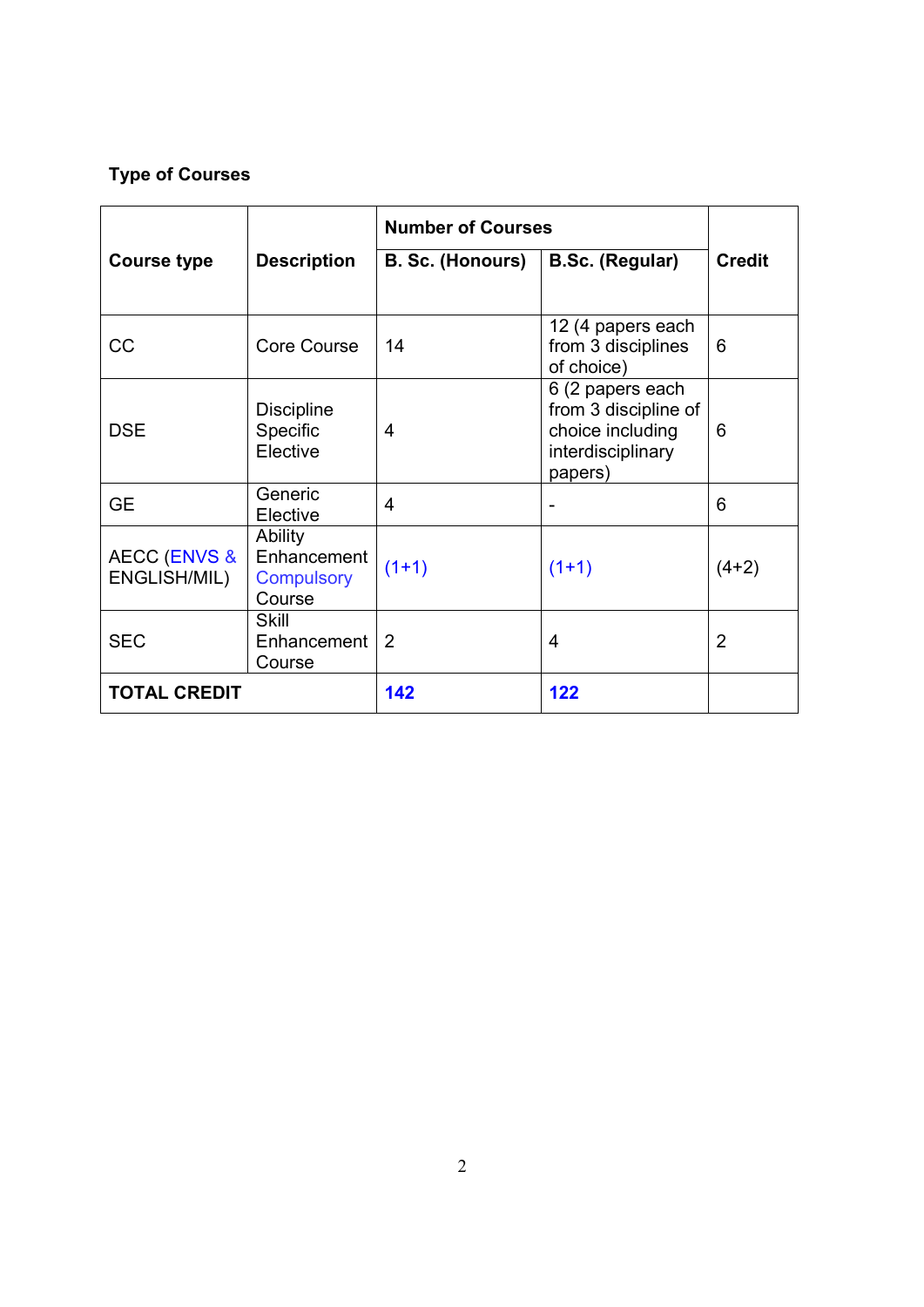### B.Sc. (General) Course In CHEMISTRY

### Let 1, 2, 3 are three different disciplines of study

### Consider Chemistry as Discipline 1

### 1<sup>st</sup> Semester

| <b>Course Code</b>                     | <b>Course Title</b>                                                                                                                                                                                                                                                     | <b>Course Type</b>                                       | Credit<br>per<br>course | <b>Marks</b> |
|----------------------------------------|-------------------------------------------------------------------------------------------------------------------------------------------------------------------------------------------------------------------------------------------------------------------------|----------------------------------------------------------|-------------------------|--------------|
| <b>Discipline 1</b><br>(Chemistry)     | <b>Core Course CC-1A from</b><br><b>Chemistry:</b><br>(Generic Elective T1 $\&$<br><b>Generic Elective P1)</b><br>Atomic structure, chemical<br>periodicity, acids and bases,<br>redox reactions, general organic<br>chemistry of aliphatic<br>hydrocarbons (Theo+Prac) | Core Course $(CC) - I$                                   | $4 + 2$                 | 75           |
| <b>Discipline 2</b><br>(other subject) | As to be offered by the other<br>department(s)                                                                                                                                                                                                                          | Core Course $(CC) - I$                                   | 6                       | 75           |
| Discipline 3<br>(other subject)        | As to be offered by the other<br>department(s)                                                                                                                                                                                                                          | Core Course $(CC) - I$                                   | 6                       | 75           |
| <b>AECC-1</b>                          | <b>ENVS</b>                                                                                                                                                                                                                                                             | <b>Ability Enhancement</b><br><b>Compulsory Course-I</b> | 4                       | <b>100</b>   |
| <b>TOTAL</b>                           |                                                                                                                                                                                                                                                                         |                                                          | 22                      | 325          |

#### 2<sup>nd</sup> Semester

| <b>Course Code</b>                     | <b>Course Title</b>                                                                                                                                                                                                               | <b>Course Type</b>                                          | <b>Credit</b><br>per<br>course | <b>Marks</b> |
|----------------------------------------|-----------------------------------------------------------------------------------------------------------------------------------------------------------------------------------------------------------------------------------|-------------------------------------------------------------|--------------------------------|--------------|
| <b>Discipline 1</b><br>(Chemistry)     | <b>Core Course CC-1B from</b><br><b>Chemistry:</b><br>(Generic Elective T2 &<br><b>Generic Elective P2)</b><br>States of matter & chemical<br>kinetics, chemical bonding,<br>molecular structure, P-block<br>elements (Theo+Prac) | Core Course $(CC) - II$                                     | $4 + 2$                        | 75           |
| <b>Discipline 2</b><br>(other subject) | As to be offered by the other<br>department(s)                                                                                                                                                                                    | Core Course $(CC) - II$                                     | 6                              | 75           |
| Discipline 3<br>(other subject)        | As to be offered by the other<br>department(s)                                                                                                                                                                                    | Core Course $(CC) - II$                                     | 6                              | 75           |
| AECC-2                                 | <b>Communicative Eng./MIL</b>                                                                                                                                                                                                     | <b>Ability Enhancement</b><br><b>Compulsory Course – II</b> | $\mathbf{2}$                   | 50           |
| TOTAL                                  |                                                                                                                                                                                                                                   |                                                             | <b>20</b>                      | 275          |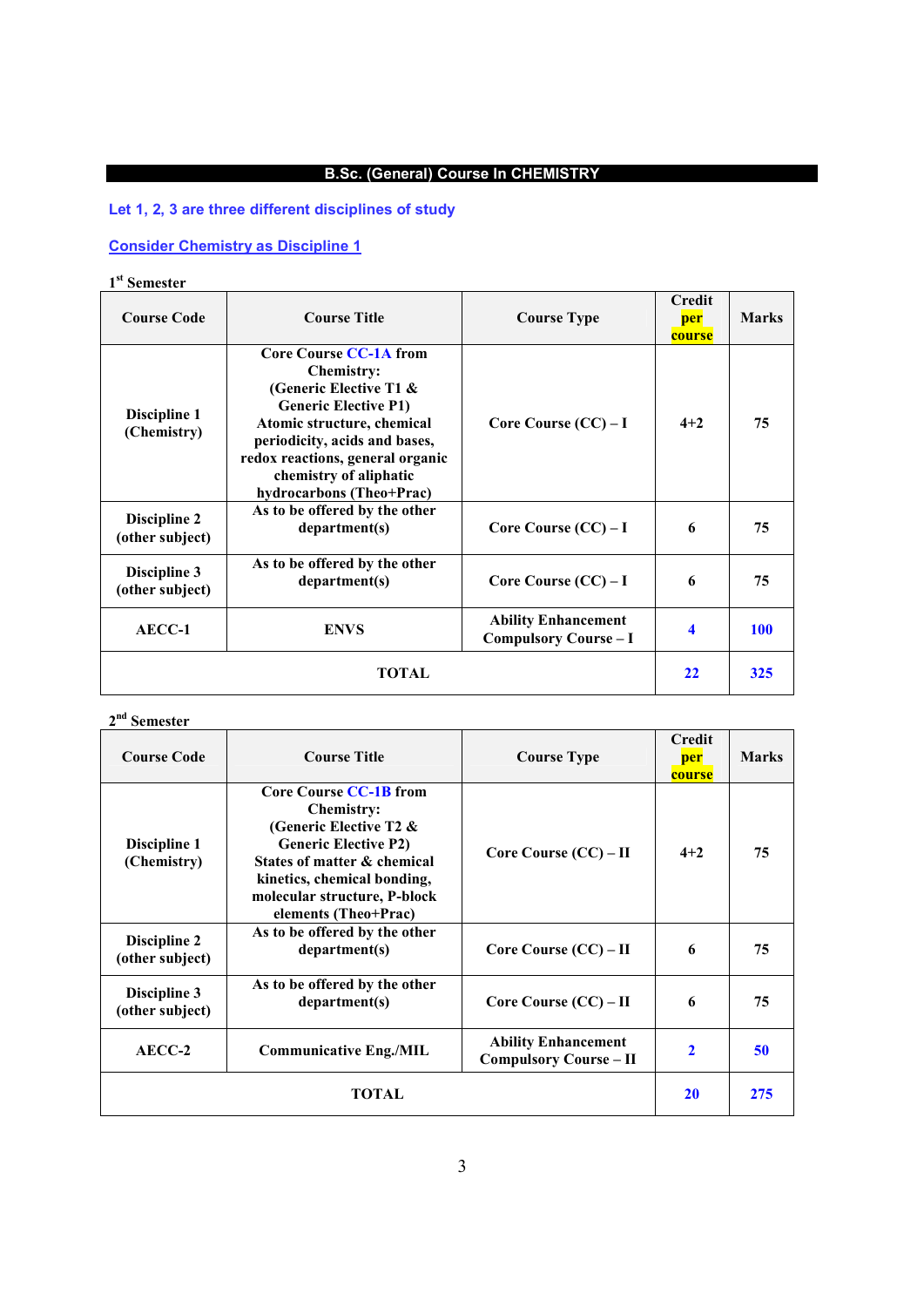### $3<sup>rd</sup>$  Semester

| <b>Course Code</b>                 | <b>Course Title</b>                                                                                                                                                                | <b>Course Type</b>              | <b>Credit</b><br>per<br>course | <b>Marks</b> |
|------------------------------------|------------------------------------------------------------------------------------------------------------------------------------------------------------------------------------|---------------------------------|--------------------------------|--------------|
| Discipline 1<br>(Chemistry)        | <b>Core Course CC-1C from</b><br><b>Chemistry:</b><br>(Generic Elective T3 $\&$<br><b>Generic Elective P3)</b><br>Chemical energetic, equilibria,<br>organic chemistry (Theo+Prac) | Core Course (CC) – III          | $4 + 2$                        | 75           |
| Discipline 2<br>(other<br>subject) | As to be offered by the other<br>department(s)                                                                                                                                     | Core Course $(CC) - III$        | 6                              | 75           |
| Discipline 3<br>(other<br>subject) | As to be offered by the other<br>department(s)                                                                                                                                     | Core Course $(CC) - III$        | 6                              | 75           |
| $SEC-1$                            | <b>Analytical clinical biochemistry</b>                                                                                                                                            | <b>Skill Enhancement Course</b> | $\mathbf{2}$                   | 50           |
| TOTAL                              |                                                                                                                                                                                    |                                 | 20                             | 275          |

### $4^{\rm th}$  Semester

| <b>Course Code</b>                        | <b>Course Title</b>                                                                                                                                                                                                                 | <b>Course Type</b>              | <b>Credit</b><br>per<br>course | <b>Marks</b> |
|-------------------------------------------|-------------------------------------------------------------------------------------------------------------------------------------------------------------------------------------------------------------------------------------|---------------------------------|--------------------------------|--------------|
| Discipline 1<br>(Chemistry)               | <b>Core Course CC-1D from</b><br><b>Chemistry: (Generic Elective T4 &amp;</b><br><b>Generic Elective P4)</b><br>Solution phase equilibria,<br>conductance, electrochemistry,<br>analytical & environmental<br>chemistry (Theo+Prac) | Core Course $(CC) - IV$         | $4 + 2$                        | 75           |
| <b>Discipline 2</b><br>(other<br>subject) | As to be offered by the other<br>department(s)                                                                                                                                                                                      | Core Course $(CC) - IV$         | 6                              | 75           |
| Discipline 3<br>(other<br>subject)        | As to be offered by the other<br>department(s)                                                                                                                                                                                      | Core Course $(CC) - IV$         | 6                              | 75           |
| $SEC-2$                                   | <b>Pharmaceutical chemistry</b>                                                                                                                                                                                                     | <b>Skill Enhancement Course</b> | $\mathbf{2}$                   | 50           |
| <b>TOTAL</b>                              |                                                                                                                                                                                                                                     |                                 | 20                             | 275          |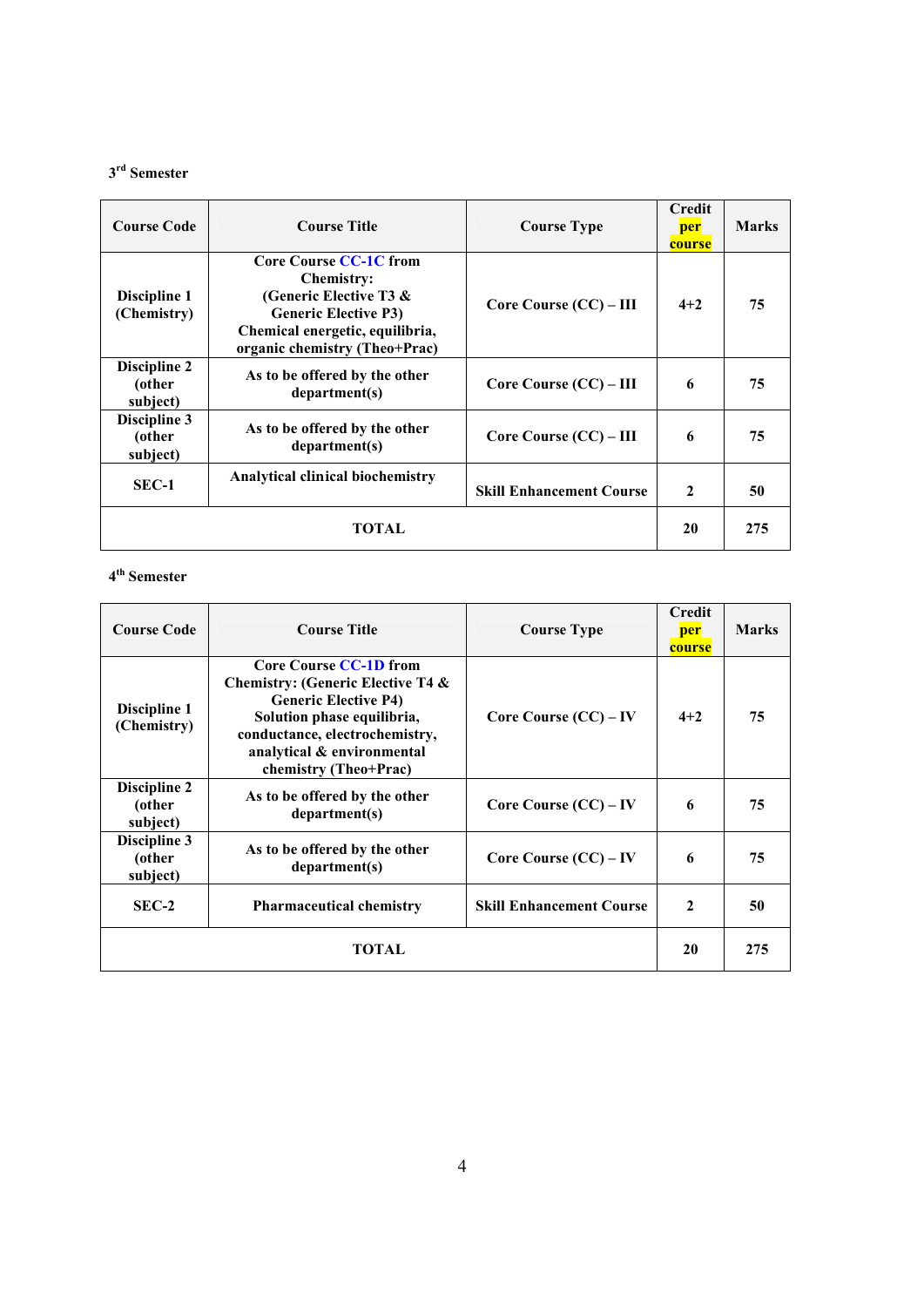### $5<sup>th</sup>$  Semester

| <b>Course Code</b>                 | <b>Course Title</b>                                                                                                                                                         | <b>Course Type</b>                  | <b>Credit</b><br>per<br>course | <b>Marks</b> |
|------------------------------------|-----------------------------------------------------------------------------------------------------------------------------------------------------------------------------|-------------------------------------|--------------------------------|--------------|
| $SEC-3$                            | <b>Basics &amp; Application of Computer in</b><br><b>Chemistry</b>                                                                                                          | <b>Skill Enhancement Course</b>     | $\mathbf{2}$                   | 50           |
| Discipline 1<br>(Chemistry)        | <b>DSE-1A: Generic Elective T5 &amp;</b><br><b>Generic Elective P5</b><br>Transition metal & co-ordination<br>chemistry, analytical and industrial<br>chemistry (Theo+Prac) | <b>Discipline Specific Elective</b> | $4 + 2$                        | 75           |
| Discipline 2<br>(other<br>subject) | $DSE-2A$ : As to be offered by the<br>other department(s)                                                                                                                   | <b>Discipline Specific Elective</b> | 6                              | 75           |
| Discipline 3<br>(other<br>subject) | DSE-3A: As to be offered by the<br>other department(s)                                                                                                                      | <b>Discipline Specific Elective</b> | 6                              | 75           |
| <b>TOTAL</b>                       |                                                                                                                                                                             |                                     | 20                             | 275          |

### $6<sup>th</sup>$  Semester

| Course Code                        | <b>Course Title</b>                                                                                                                                        | <b>Course Type</b>                  | <b>Credit</b><br>per<br>course | <b>Marks</b> |
|------------------------------------|------------------------------------------------------------------------------------------------------------------------------------------------------------|-------------------------------------|--------------------------------|--------------|
| $SEC-4$                            | <b>Polymer Chemistry</b>                                                                                                                                   | <b>Skill Enhancement Course</b>     | $\mathbf{2}$                   | 50           |
| Discipline 1<br>(Chemistry)        | <b>DSE-1B:</b> Generic Elective T5 &<br><b>Generic Elective P5</b><br><b>Functional group organic chemistry</b><br>and industrial chemistry<br>(Theo+Prac) | <b>Discipline Specific Elective</b> | $4 + 2$                        | 75           |
| Discipline 2<br>(other<br>subject) | $\overline{SSE-2B}$ : As to be offered by the<br>other department(s)                                                                                       | <b>Discipline Specific Elective</b> | 6                              | 75           |
| Discipline 3<br>(other<br>subject) | DSE-3B: As to be offered by the<br>other department(s)                                                                                                     | <b>Discipline Specific Elective</b> | 6                              | 75           |
| <b>TOTAL</b>                       |                                                                                                                                                            |                                     | 20                             | 275          |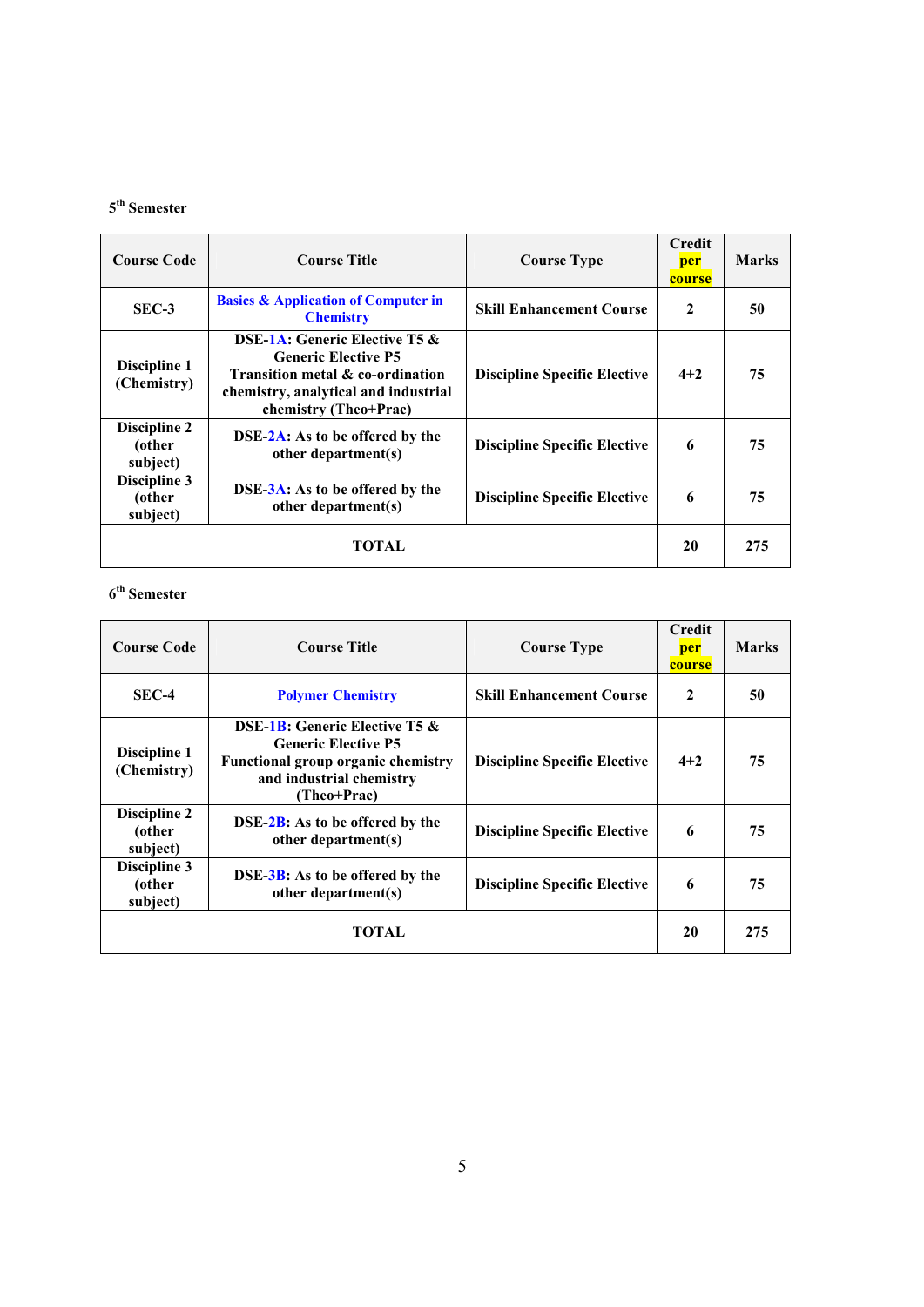### Introduction

`

The syllabus for Chemistry (Gen.) at undergraduate level using the Choice Based Credit system has been framed in compliance with model syllabus given by UGC, New Delhi and State Council under Department of Higher Education, Government of West Bengal.

The main objective of framing this new syllabus is to give the students a comprehensive understanding of the subject giving substantial heftiness to both the core content and techniques used in Chemistry. The syllabus has given equal importance to the three main branches of Chemistry – Physical, Inorganic and Organic.

The ultimate goal of the syllabus is that the students at the completion of the course would be able to secure a job. Keeping in mind and in tune with the fast changing nature of the subject, adequate emphasis has been given on new techniques and understanding of the subject.

The affiliated undergraduate colleges under 'The University of Burdwan' are requested to take necessary measure to ensure that the students must know the modern instruments used in Chemical analysis like ultrasonication, UV-VIS Spectrophotometric analysis, FT-IR Spectroscopy etc.; moreover, the colleges are also requested to take suitable measures to provide computers with Internet facilities to the students as well as the faculty members. As a result of this, the chemistry department of various undergraduate colleges may take the initiative to arrange educational tour for the students studying in  $5<sup>th</sup>$  and  $6<sup>th</sup>$  Semester to academic institute/university where the students can access and be enriched with the modern and sophisticated instruments as mentioned above.

It is essential that Chemistry students select their general electives courses from Physics, Mathematics and/or any branch of Life Sciences disciplines.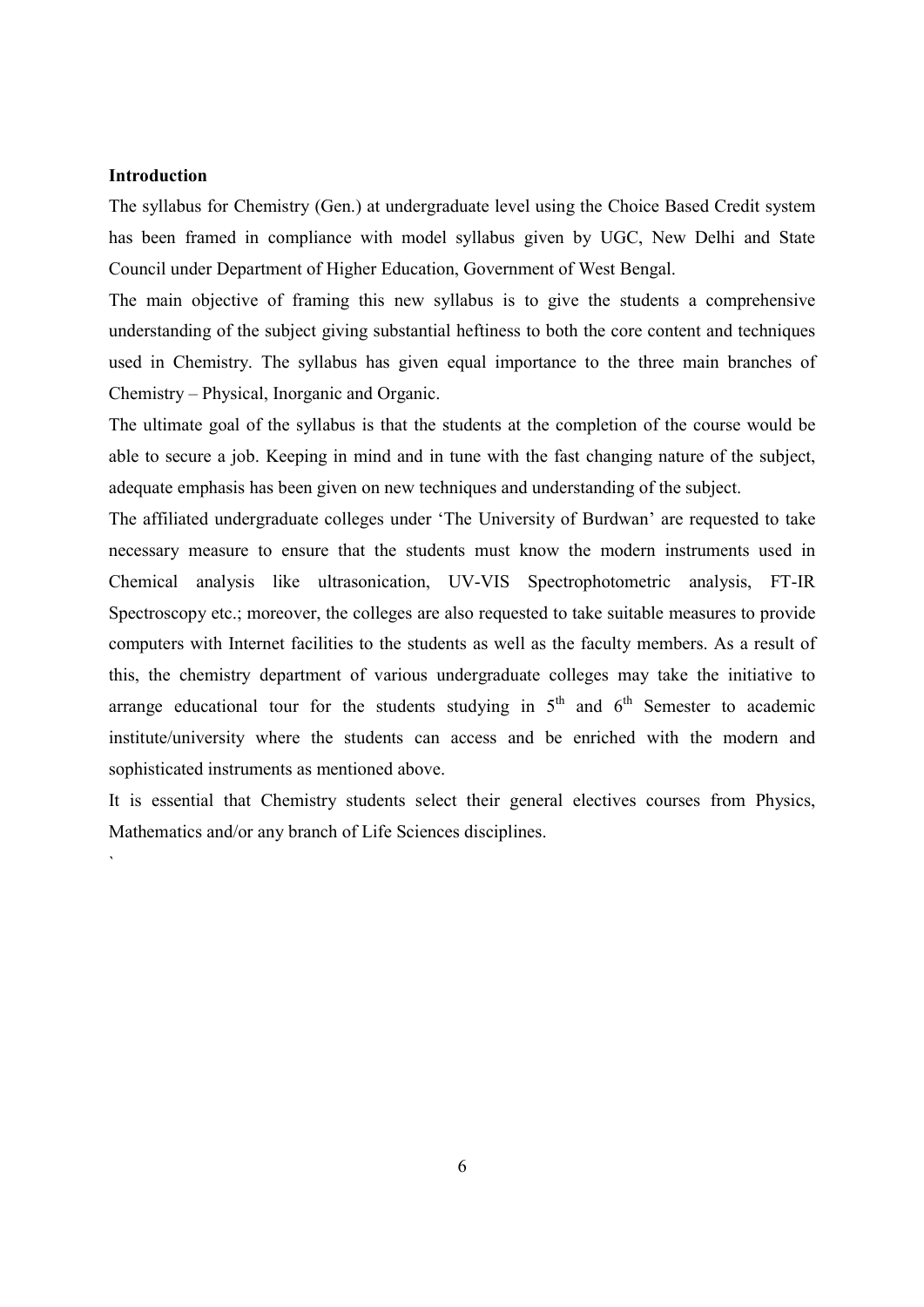## CHEMISTRY (General)

### 1st Semester:

Discipline 1 (Chemistry): CC-1A (Theo) 4 Credits 4 Credits

Course Title: Atomic Structure, Chemical Periodicity, Acids And Bases, Redox Reactions, General Organic Chemistry & Aliphatic Hydrocarbons

### Inorganic Chemistry

### 1. Atomic Structure

Bohr's theory for hydrogen atom (simple mathematical treatment), atomic spectra of hydrogen and Bohr's model, Sommerfeld's model, quantum numbers and their significance, Pauli's exclusion principle, Hund's rule, electronic configuration of many-electron atoms, Aufbau principle and its limitations. 5 classes

2. Chemical Periodicity

Classification of elements on the basis of electronic configuration: general characteristics of s-, p-, d- and f-block elements. Positions of hydrogen and noble gases. Atomic and ionic radii, ionization potential, electron affinity, and electronegativity; periodic and group-wise variation of above properties in respect of s- and p- block elements. 5 classes

3. Acids and bases

Brönsted–Lowry concept, conjugate acids and bases, relative strengths of acids and bases, effects of substituent and solvent, differentiating and levelling solvents. Lewis acid-base concept, classification of Lewis acids and bases, Lux-Flood concept and solvent system concept. Hard and soft acids and bases (HSAB concept), applications of HSAB process. 5 classes

4. Redox reactions

Balancing of equations by oxidation number and ion-electron method oxidimetry and reductimetry. 3 classes

### Organic Chemistry

1. Fundamentals of Organic Chemistry

Electronic displacements: inductive effect, resonance and hyperconjugation; cleavage of bonds: homolytic and heterolytic; structure of organic molecules on the basis of VBT; nucleophiles electrophiles; reactive intermediates: carbocations, carbanions and free radicals. 5 classes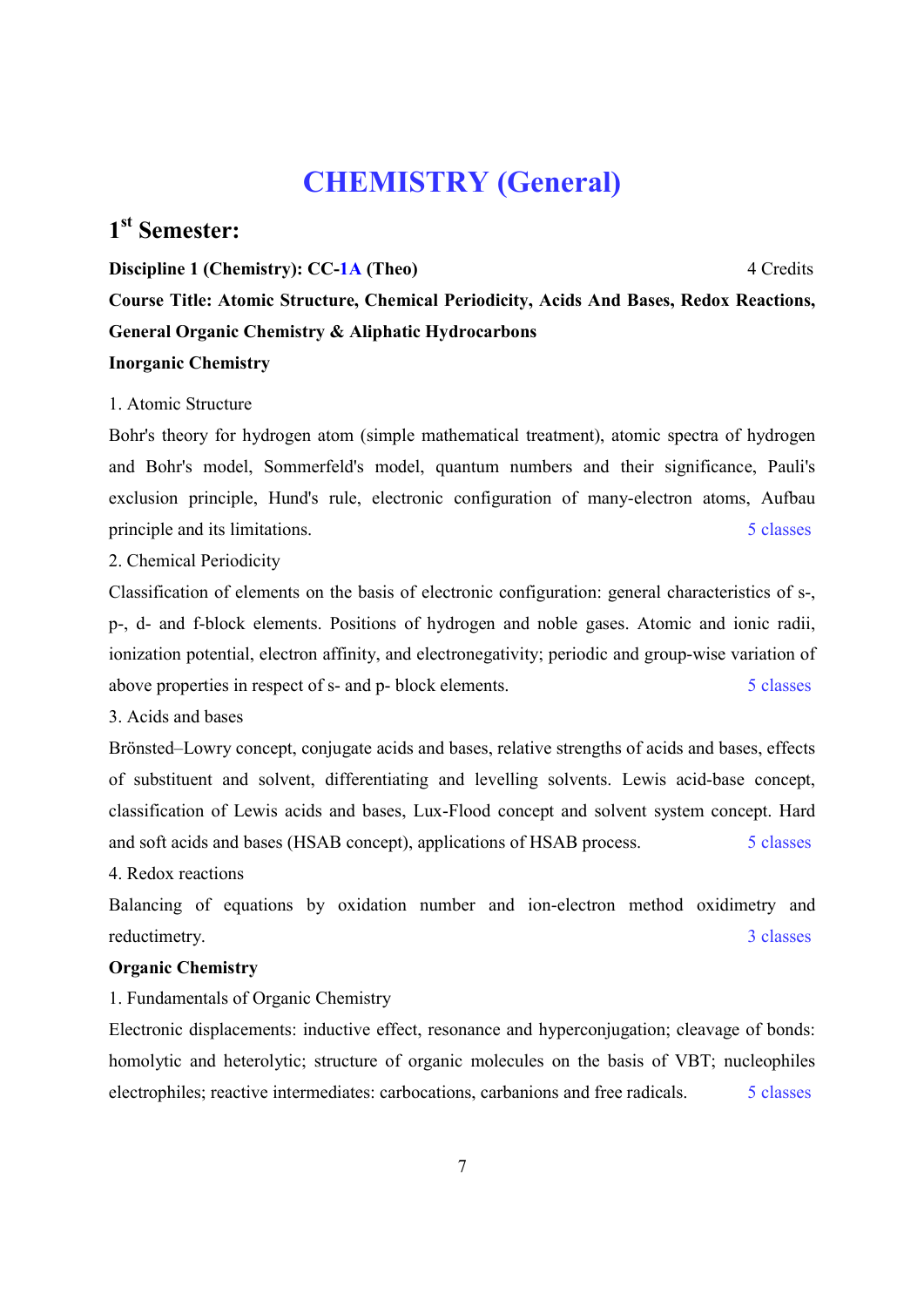#### 2. Stereochemistry

Different types of isomerism; geometrical and optical isomerism; concept of chirality and optical activity (up to two carbon atoms); asymmetric carbon atom; elements of symmetry (plane and centre); interconversion of Fischer and Newman representations; enantiomerism and diastereomerism, meso compounds; threo and erythro, D and L, cis and trans nomenclature; CIP Rules: R/S (upto 2 chiral carbon atoms) and E/Z nomenclature. 5 classes

3. Nucleophilic Substitution and Elimination Reactions

Nucleophilic substitutions: SN1 and SN2 reactions; eliminations: E1 and E2 reactions (elementary mechanistic aspects); Saytzeff and Hofmann eliminations; elimination vs substitution. 5 classes

4. Aliphatic Hydrocarbons

Functional group approach for the following reactions (preparations & reactions) to be studied in context to their structures. 3 classes

5. Alkanes: (up to 5 Carbons). Preparation: catalytic hydrogenation, Wurtz reaction, Kolbe's synthesis, from Grignard reagent. Reactions: mechanism for free radical substitution: halogenation. Solar set the set of the set of the set of the set of the set of the set of the set of the set of the set of the set of the set of the set of the set of the set of the set of the set of the set of the set of

6. Alkenes: (up to 5 Carbons). Preparation: elimination reactions: dehydration of alcohols and dehydrohalogenation of alkyl halides; cis alkenes (partial catalytic hydrogenation) and trans alkenes (Birch reduction). Reactions: cis-addition (alkaline KMnO4) and trans-addition (bromine) with mechanism, addition of HX [Markownikoff's (with mechanism) and anti-Markownikoff's addition], hydration, ozonolysis, oxymercuration-demercuration and hydroboration-oxidation reaction. 9 classes

7. Alkynes: (up to 5 Carbons). Preparation: acetylene from CaC2 and conversion into higher alkynes; by dehalogenation of tetra halides and dehydrohalogenation of vicinal dihalides.

#### 5 classes

8. Reactions: formation of metal acetylides, addition of bromine and alkaline KMnO4, ozonolysis and oxidation with hot alkaline KMnO4. 5 classes

8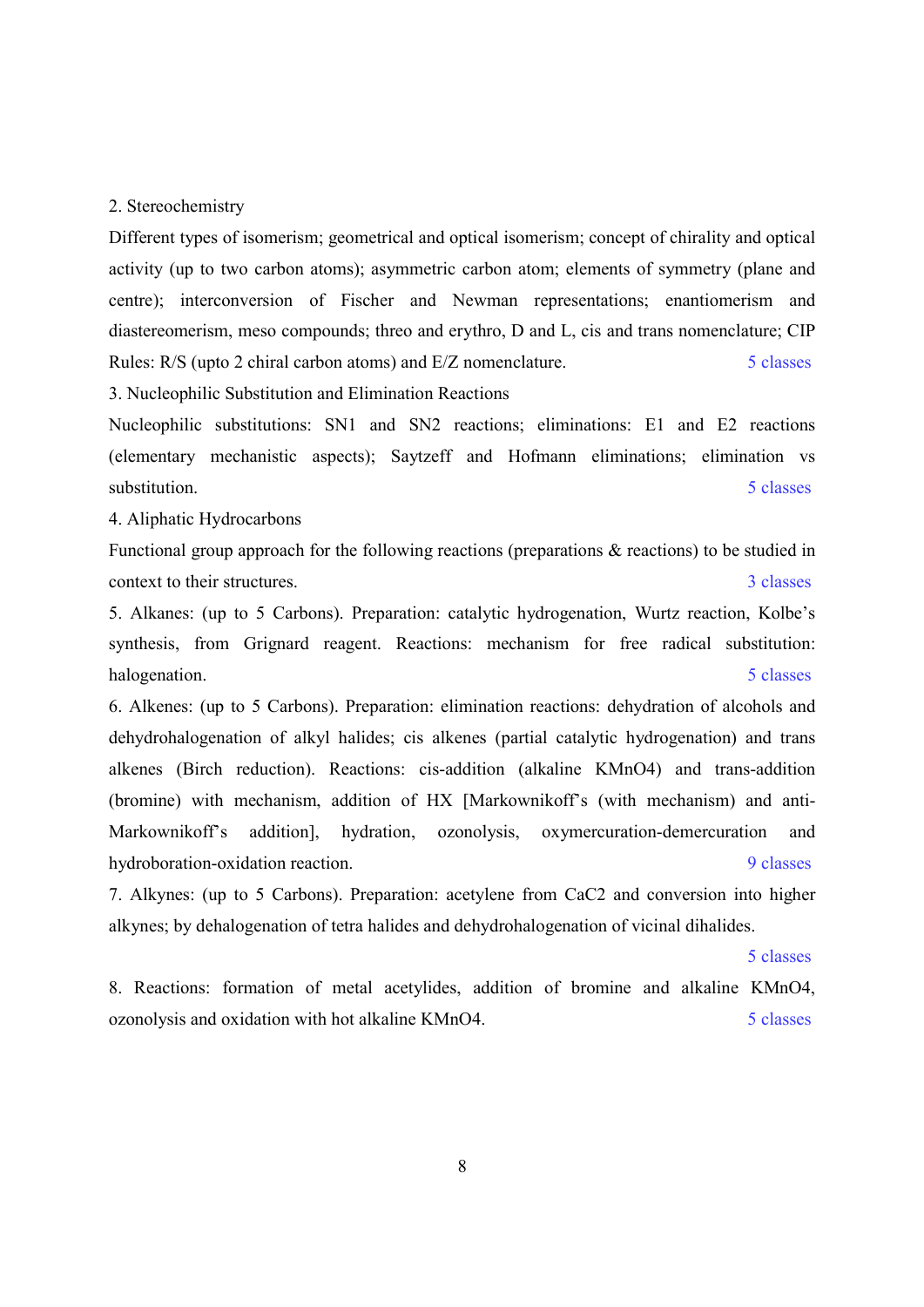- 1. Lee, J.D. Concise Inorganic Chemistry ELBS, 1991.
- 2. Cotton, F.A., Wilkinson, G. & Gaus, P.L. Basic Inorganic Chemistry, 3rd ed., Wiley.
- 3. Douglas, B.E., McDaniel, D.H. & Alexander, J.J. Concepts and Models in Inorganic Chemistry, John Wiley & Sons.
- 4. Huheey, J.E., Keiter, E.A., Keiter, R.L. & Medhi, O.K. Inorganic Chemistry: Principles of Structure and Reactivity, Pearson Education Ind
- 5. Sethi, A. Conceptual Organic Chemistry; New Age International Publisher.
- 6. Parmar, V. S. A Text Book of Organic Chemistry, S. Chand & Sons.
- 7. Madan, R. L. Organic Chemistry, S. Chand & Sons.
- 8. Wade, L. G., Singh, M. S., Organic Chemistry.
- 9. Finar, I. L. Organic Chemistry (Volume 1), Dorling Kindersley (India) Pvt. Ltd. (Pearson Education).
- 10. Morrison, R. T. & Boyd, R. N. Organic Chemistry, Dorling Kindersley (India) Pvt. Ltd. (Pearson Education).
- 11. Eliel, E. L. & Wilen, S. H. Stereochemistry of Organic Compounds, Wiley: London, 1994.
- 12. Sen Gupta, Subrata. Basic Stereochemistry of Organic molecules.
- 13. Kalsi, P. S. Stereochemistry Conformation and Mechanism, Eighth edition, New Age International, 2014.
- 14. Bahl, A. & Bahl, B.S. Advanced Organic Chemistry, S. Chand, 2010.
- 15. Ekambaram, S. General Chemistry, Pearson.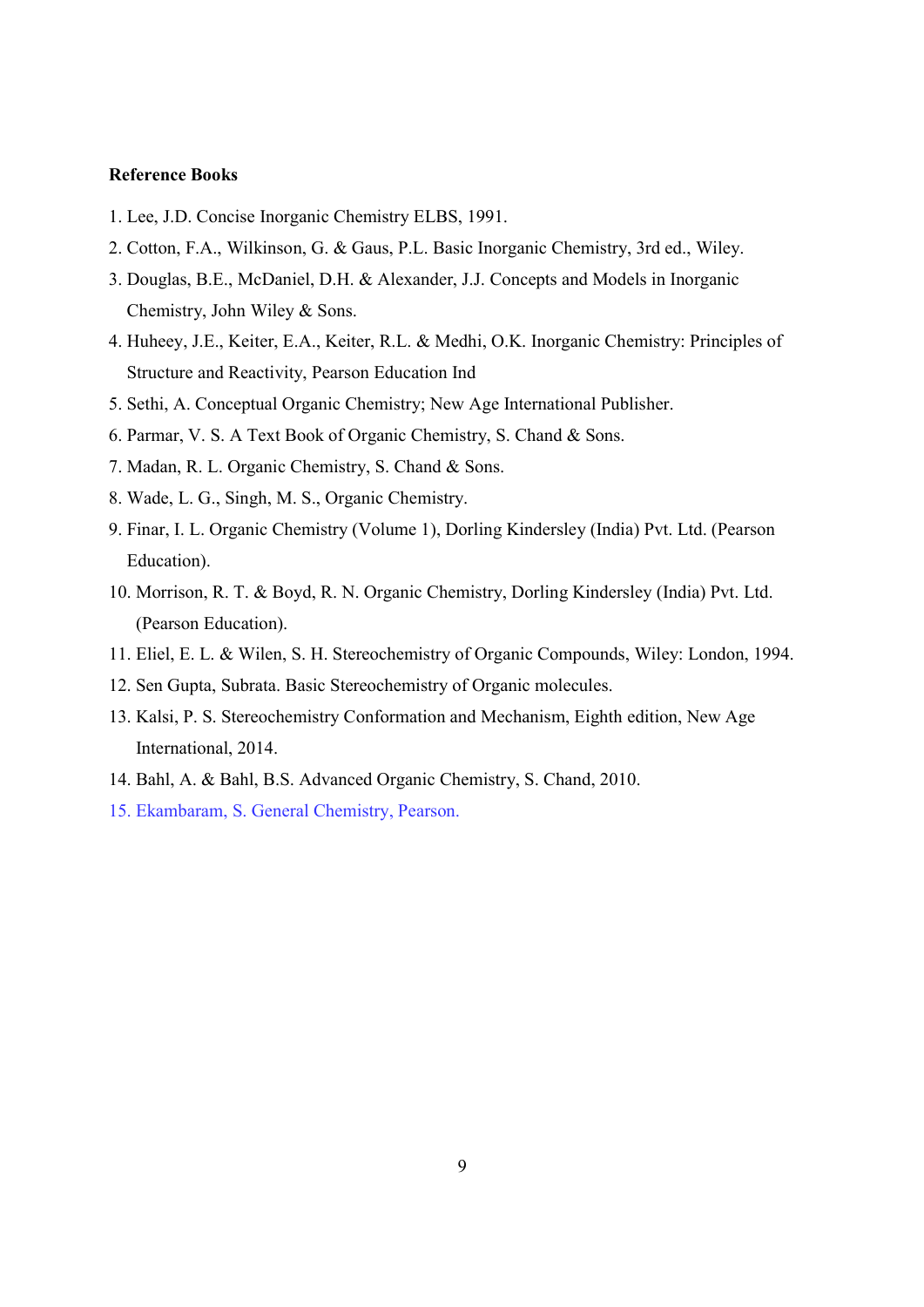#### Discipline 1 (Chemistry): CC-1A (Prac) 2 Credits 2 2 Credits

### Course Title: Atomic Structure, Chemical Periodicity, Acids And Bases, Redox Reactions, General Organic Chemistry & Aliphatic Hydrocarbons

### Inorganic Chemistry

1. Estimation of sodium carbonate and sodium hydrogen carbonate present in a mixture.

- 2. Estimation of oxalic acid by titrating it with KMnO4.
- 3. Estimation of water of crystallization in Mohr's salt by titrating with KMnO4.
- 4. Estimation of Fe (II) ions by titrating it with  $K_2Cr_2O_7$  using internal indicator.
- 5. Estimation of Cu (II) ions iodometrically using  $Na<sub>2</sub>S<sub>2</sub>O<sub>3</sub>$ .

#### Organic Chemistry

Qualitative Analysis of Single Solid Organic Compound(s)

- 1. Detection of special elements (N, Cl, and S) in organic compounds.
- 2. Solubility and Classification (solvents: H2O, dil. HCl, dil. NaOH)

3. Detection of functional groups: Aromatic-NO<sub>2</sub>, Aromatic -NH<sub>2</sub>, -COOH, carbonyl (no distinction of –CHO and >C=O needed), -OH (phenolic) in solid organic compounds.

Experiments 1 to 3 with unknown (at least 6) solid samples containing not more than two of the above type of functional groups should be done.

- 1. University Hand Book of Undergraduate Chemistry Experiments, edited by Mukherjee, G. N., University of Calcutta, 2003.
- 2. Das, S. C., Chakraborty, S. B., Practical Chemistry.
- 3. Mukherjee, K. S. Text book on Practical Chemistry, New Oriental Book Agency.
- 4. Ghosal, Mahapatra & Nad, An Advanced course in practical Chemistry, New Central Book Agency.
- 5. Vogel, A. I. Elementary Practical Organic Chemistry, Part 2: Qualitative Organic Analysis, CBS Publishers and Distributors.
- 6. Vogel, A.I., Tatchell, A.R., Furnis, B.S., Hannaford, A.J. & Smith, P.W.G., Textbook of Practical Organic Chemistry, Prentice-Hall, 5th edition, 1996.
- 7. Mann, F.G. & Saunders, B.C. Practical Organic Chemistry Orient-Longman, 1960.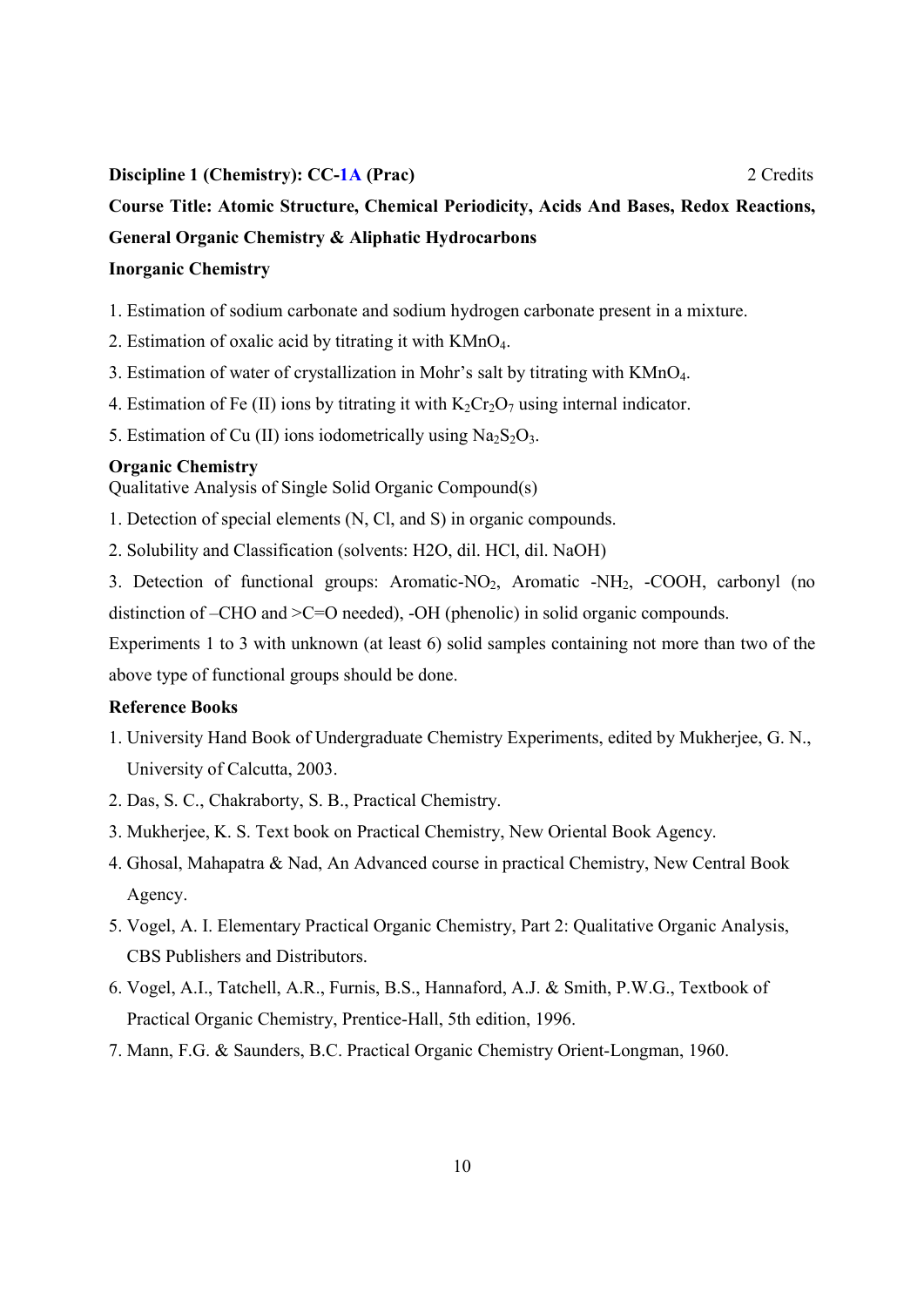### 2nd Semester:

Discipline 1 (Chemistry): CC-1B (Theo) 4 Credits Course Title: States of Matter & Chemical Kinetics, Chemical Bonding & Molecular Structure, P-Block Elements

### Physical Chemistry

1. Kinetic Theory of Gases and Real gases

a. Concept of pressure and temperature; Collision of gas molecules; Collision diameter; Collision number and mean free path; Frequency of binary collisions (similar and different molecules);

3 classes

### Rate of effusion

b. Nature of distribution of velocities, Maxwell's distribution of speed and kinetic energy; Average velocity, root mean square velocity and most probable velocity; Principle of equipartition of energy and its application to calculate the classical limit of molar heat capacity of gases 5 classes

c. Deviation of gases from ideal behavior; compressibility factor; Boyle temperature; Andrew's and Amagat's plots; van der Waals equation and its features; its derivation and application in explaining real gas behaviour; Existence of critical state, Critical constants in terms of van der Waals constants; Law of corresponding states 5 classes

d. Viscosity of gases and effect of temperature and pressure on coefficient of viscosity (qualitative treatment only) 2 classes

2. Liquids

a. Definition of Surface tension, its dimension and principle of its determination using stalagmometer; Viscosity of a liquid and principle of determination of coefficient of viscosity using Ostwald viscometer; Effect of temperature on surface tension and coefficient of viscosity of a liquid (qualitative treatment only) 5 classes

3. Solids

a. Forms of solids, crystal systems, unit cells, Bravais lattice types, Symmetry elements; Laws of Crystallography - Law of constancy of interfacial angles, Law of rational indices; Miller indices of different planes and interplanar distance, Bragg's law; Structures of NaCl, KCl and CsCl (qualitative treatment only); Defects in crystals; Glasses and liquid crystals. 5 classes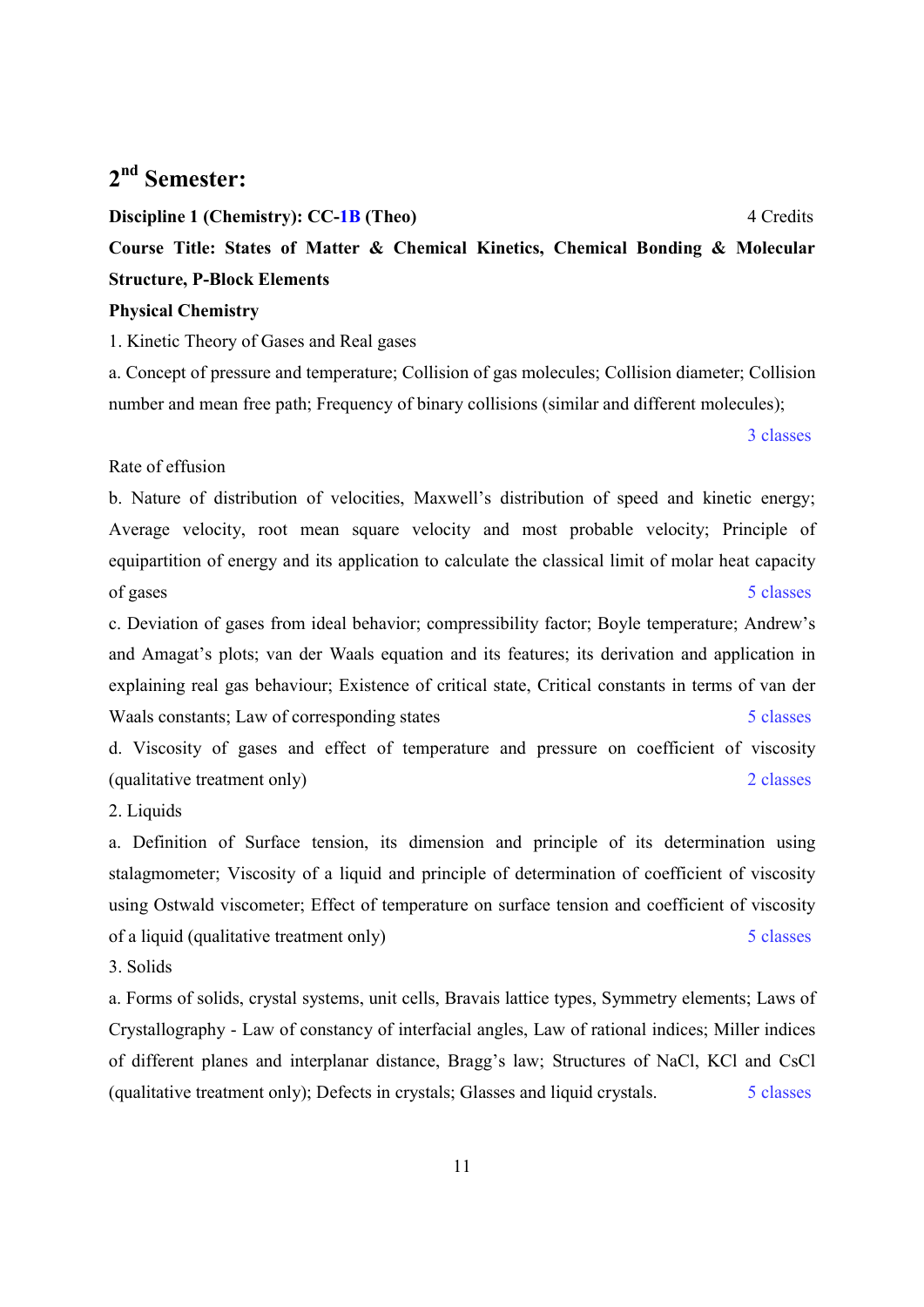### 4. Chemical Kinetics

a. Introduction of rate law, Order and molecularity; Extent of reaction; rate constants; Rates of First, second and nth order reactions and their Differential and integrated forms (with derivation); Pseudo first order reactions; Determination of order of a reaction by half-life and differential method; Opposing reactions, consecutive reactions and parallel reactions 5 classes b. Temperature dependence of rate constant; Arrhenius equation, energy of activation; Collision theory; Lindemann theory of unimolecular reaction; outline of Transition State theory (classical treatment). 5 classes

### Inorganic Chemistry

### 1. Chemical Bonding and Molecular Structure

a. Ionic Bonding: General characteristics of ionic bonding. Energy considerations in ionic bonding, lattice energy and solvation energy and their importance in the context of stability and solubility of ionic compounds. Statement of Born-Landé equation for calculation of lattice energy, Born-Haber cycle and its applications, polarizing power and polarizability. Fajan's rules, ionic character in covalent compounds, bond moment, dipole moment and percentage ionic character. 5 classes

b. Covalent bonding: VB Approach: Shapes of some inorganic molecules and ions on the basis of VSEPR and hybridization with suitable examples of linear, trigonal planar, square planar, tetrahedral, trigonal bipyramidal and octahedral arrangements. 3 classes

c. Concept of resonance and resonating structures in various inorganic and organic compounds.

#### 2 classes

d. MO Approach: Rules for the LCAO method, bonding and antibonding MOs and their characteristics for s-s, s-p and p-p combinations of atomic orbitals, nonbonding combination of orbitals, MO treatment of homonuclear diatomic molecules of 1st and 2nd periods. (including idea of s- p mixing) and heteronuclear diatomic molecules such as CO, NO and NO+. Comparison of VB and MO approaches. 5 classes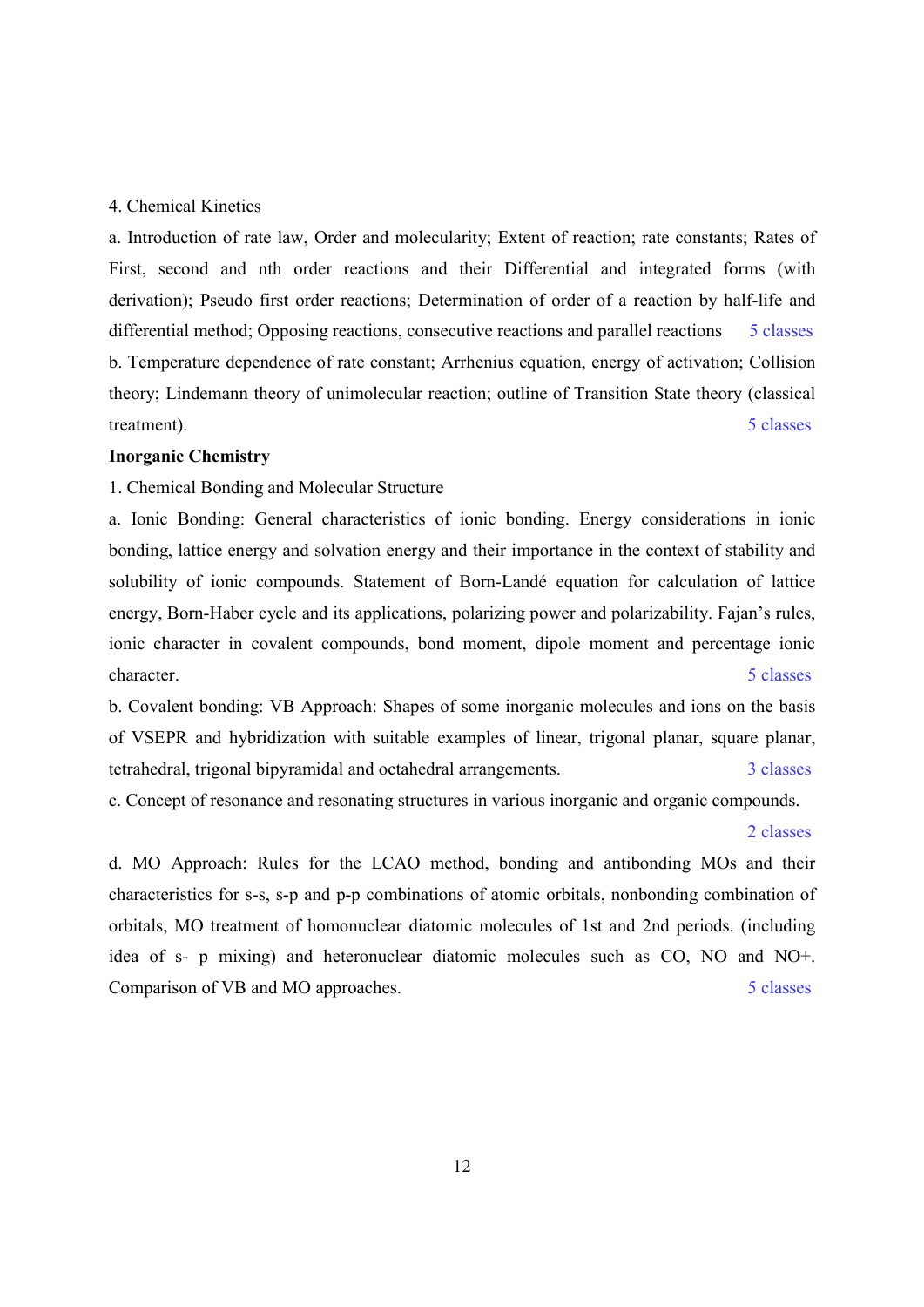2. Comparative study of p-block elements

a. Group trends in electronic configuration, modification of pure elements, common oxidation states, inert pair effect, and their important compounds in respect of the following groups of elements: 10 classes

- i. B-Al-Ga-In-Tl
- ii. C-Si-Ge-Sn-Pb
- iii. N-P-As-Sb-Bi
- iv. O-S-Se-Te
- v. F-Cl-Br-I

- 1. Barrow, G.M. Physical Chemistry Tata McGraw‐Hill (2007).
- 2. Castellan, G.W. Physical Chemistry 4th Ed. Narosa (2004).
- 3. Kotz, J.C., Treichel, P.M. & Townsend, J.R. General Chemistry Cengage Learning India Pvt. Ltd., New Delhi (2009).
- 4. Mahan, B.H. University Chemistry 3rd Ed. Narosa (1998).
- 5. Petrucci, R.H. General Chemistry 5th Ed. Macmillan Publishing Co.: New York (1985).
- 6. Chugh, K.L., Agnish, S.L. A Text Book of Physical Chemistry Kalyani Publishers.
- 7. Bahl, B.S., Bahl, A., Tuli, G.D., Essentials of Physical Chemistry S. Chand & Co. ltd.
- 8. Palit, S. R., Elementary Physical Chemistry Book Syndicate Pvt. Ltd.
- 9. Mandal, A. K. Degree Physical and General Chemistry Sarat Book House.
- 10. Pahari, S., Physical Chemistry New Central Book Agency.
- 11. Pahari, S., Pahari, D., Problems in Physical Chemistry New Central Book Agency.
- 12. Cotton, F.A. & Wilkinson, G. Basic Inorganic Chemistry, Wiley.
- 13. Shriver, D.F. & Atkins, P.W. Inorganic Chemistry, Oxford University Press.
- 14. Wulfsberg, G. Inorganic Chemistry, Viva Books Pvt. Ltd.
- 15. Rodgers, G.E. Inorganic & Solid State Chemistry, Cengage Learning India Ltd., 2008.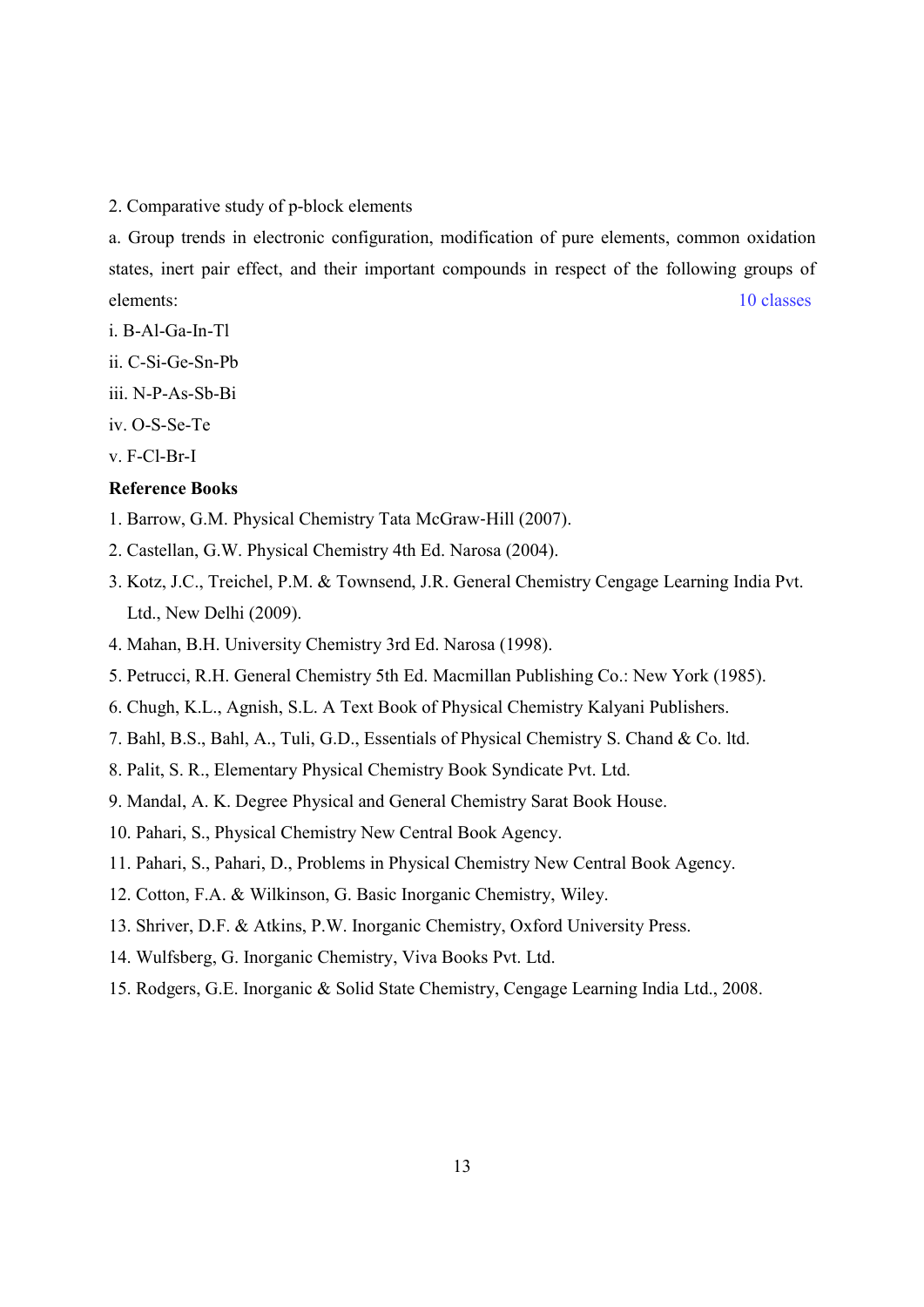#### Discipline 1 (Chemistry): CC-1B (Prac) 4 Credits 4 Credits

Course Title: States of Matter & Chemical Kinetics, Chemical Bonding & Molecular Structure, P-Block Elements

### Physical Chemistry

- 1. Surface tension measurement (use of organic solvents excluded).
- a. Determination of the surface tension of a liquid or a dilute solution using a Stalagmometer.
- b. Study of the variation of surface tension of a detergent solution with concentration
- 2. Viscosity measurement (use of organic solvents excluded)
- a. Determination of the relative and absolute viscosity of a liquid or dilute solution using an Ostwald's viscometer
- b. Study of the variation of viscosity of an aqueous solution with concentration of solute
- 3. Study the kinetics of the following reactions
- a. Initial rate method: Iodide-persulphate reaction
- b. Integrated rate method:
- i. Acid hydrolysis of methyl acetate with hydrochloric acid
- ii. Compare the strengths of HCl and  $H_2SO_4$  by studying kinetics of hydrolysis of methyl acetate.

### Inorganic Chemistry

Qualitative semi-micro analysis of mixtures containing three radicals. Emphasis should be given to the understanding of the chemistry of different reactions.

Acid Radicals: Cl<sup>-</sup>, Br<sup>-</sup>, I<sup>-</sup>, NO<sub>2</sub><sup>-</sup>, NO<sub>3</sub><sup>-</sup>, S<sub>2</sub><sup>-</sup>, SO<sub>4</sub><sup>2</sup><sup>-</sup>, PO<sub>4</sub><sup>3</sup><sup>-</sup>, BO<sub>3</sub><sup>3</sup><sup>-</sup>, H<sub>3</sub>BO<sub>3</sub>. Basic Radicals:  $Na^+$ ,  $K^+$ ,  $Ca^{2+}$ ,  $Sr^{2+}$ ,  $Ba^{2+}$ ,  $Cr^{3+}$ ,  $Mn^{2+}$ ,  $Fe^{3+}$ ,  $Ni^{2+}$ ,  $Cu^{2+}$ ,  $NH^{4+}$ .

- 1. University Hand Book of Undergraduate Chemistry Experiments, edited by Mukherjee, G. N., University of Calcutta, 2003.
- 2. Palit, S.R., Practical Physical Chemistry Science Book Agency
- 3. Mukherjee, N.G., Selected Experiments in Physical Chemistry J. N. Ghose & Sons
- 4. Dutta, S.K., Physical Chemistry Experiments Bharati Book Stall
- 5. Svehla, G. Vogel's Qualitative Inorganic Analysis, Pearson Education, 2012.
- 6. Khosla, B. D.; Garg, V. C. & Gulati, A. Senior Practical Physical Chemistry, R. Chand & Co.: New Delhi (2011).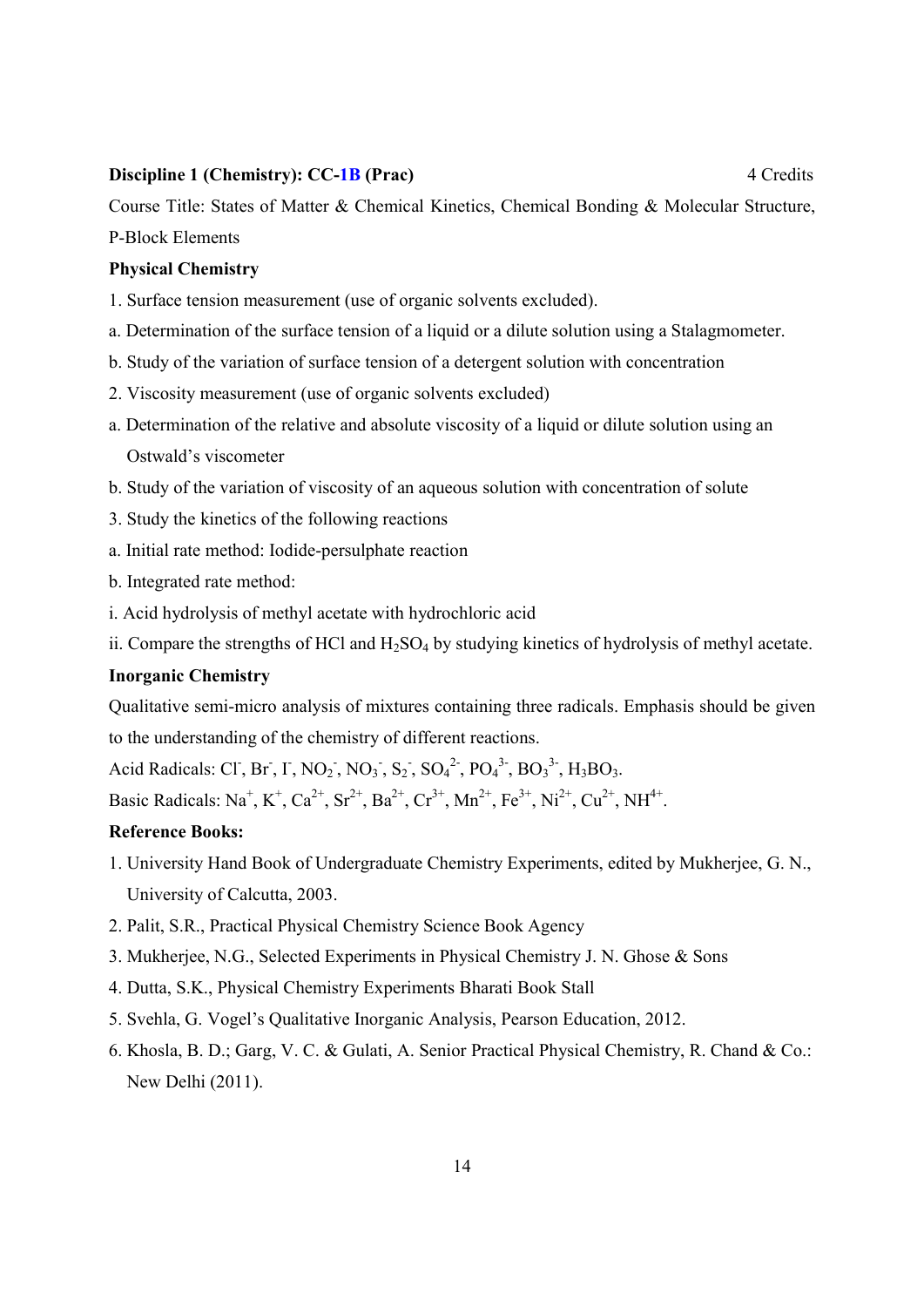### 3rd Semester:

## Discipline 1 (Chemistry): CC-1C (Theo) 4 Credits Course Title: Chemical energetic, equilibria, organic chemistry

### Physical Chemistry

### 4. *Chemical Energetics*

a. Intensive and extensive properties; state and path functions; isolated, closed and open systems; zeroth law of thermodynamics; Concept of heat, work, internal energy and statement of first law; enthalpy, H; relation between heat capacities, calculations of q, w, U and H for reversible, irreversible and free expansion of gases

b. Standard states; Heats of reaction; enthalpy of formation of molecules and ions and enthalpy of combustion and its applications; Laws of thermochemistry; bond energy, bond dissociation energy and lattice energy from thermochemical data, Kirchhoff's equations and effect of pressure on enthalpy of reactions; Adiabatic flame temperature; explosion temperature

c. Statement of the second law of thermodynamics; Concept of heat reservoirs and heat engines; Carnot cycle; Physical concept of Entropy; Carnot engine, refrigerator and efficiency; Entropy change of systems and surroundings for various processes and transformations; Auxiliary state functions (G and A) and Criteria for spontaneity and equilibrium.

### 5. *Chemical Equilibrium*:

a. Thermodynamic conditions for equilibrium, degree of advancement; Variation of free energy with degree of advancement; Equilibrium constant and standard Gibbs free energy change; Definitions of  $K_P$ ,  $K_C$  and  $K_X$  and relation among them; van't Hoff's reaction isotherm, isobar and isochore from different standard states; Shifting of equilibrium due to change in external parameters e.g. temperature and pressure; variation of equilibrium constant with addition to inert gas; Le Chatelier's principle

### 6. *Ionic Equilibria*:

a. Strong, moderate and weak electrolytes, degree of ionization, factors affecting degree of ionization, ionization constant and ionic product of water; Ionization of weak acids and bases, pH scale, common ion effect; Salt hydrolysis-calculation of hydrolysis constant, degree of hydrolysis and pH for different salts; Buffer solutions; Solubility and solubility product of sparingly soluble salts – applications of solubility product principle.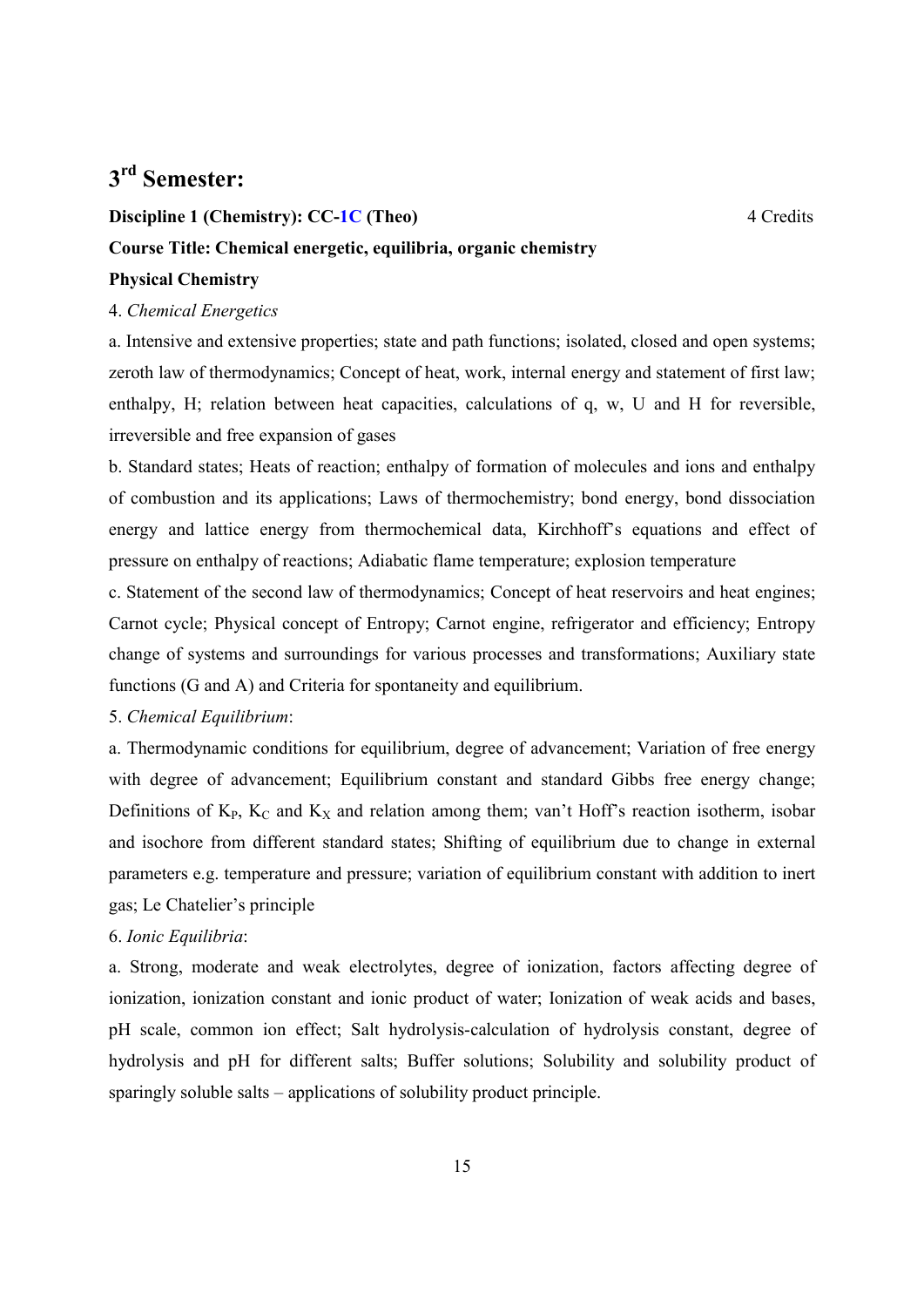### Organic Chemistry

Functional group app roach for the following reactions (preparations  $\&$  reactions) to be studied in context to their structures.

### 1. *Aromatic Hydrocarbons*

Benzene: Preparation: from phenol, by decarboxylation, from acetylene, from benzene sulphonic acid. Reactions: electrophilic substitution (general mechanism); nitration (with mechanism), halogenations (chlorination and bromination), sulphonation and Friedel-Craft's reaction (alkylation and acylation) (up to 4 carbons on benzene); side chain oxidation of alkyl benzenes (up to 4 carbons on benzene).

### 2. *Organometallic Compounds*

Introduction; Grignard reagents: Preparations (from alkyl and aryl halide); concept of umpolung; Reformatsky reaction.

### 3. *Aryl Halides*

Preparation: (chloro-, bromo- and iodobenzene): from phenol, Sandmeyer reactions. Reactions (Chlorobenzene): nucleophilic aromatic substitution (replacement by –OH group) and effect of nitro substituent (activated nucleophilic substitution).

### 4. *Alcohols, Phenols and Ethers*

a. Alcohols: (up to 5 Carbons). Preparation: 1°-, 2°- and 3°- alcohols: using Grignard reagent, reduction of aldehydes, ketones, carboxylic acid and esters; Reactions: With sodium, HX (Lucas test), oxidation (alkaline KMnO<sub>4</sub>, acidic dichromate, concentrated HNO<sub>3</sub>); Oppenauer oxidation; b. Diols: Preparation (with  $OsO<sub>4</sub>$ ); pinacol- pinacolone rearrangement (with mechanism) (with symmetrical diols only).

c. Phenols: Preparation: cumene hydroperoxide method, from diazonium salts; acidic nature of phenols; Reactions: electrophilic substitution: nitration and halogenations; Reimer -Tiemann reaction, Houben–Hoesch condensation, Schotten –Baumann reaction, Fries rearrangement and Claisen rearrangement.

d. Ethers: Preparation: Williamson's ether synthesis; Reaction: cleavage of ethers with HI.

### 5. *Carbonyl Compounds*

Aldehydes and Ketones (aliphatic and aromatic): (Formaldehye, acetaldehyde, acetone and benzaldehyde): Preparation: from acid chlorides, from nitriles and from Grignard reagents; general properties of aldehydes and ketones; Reactions: with HCN, ROH, NaHSO3, NH<sub>2</sub>-G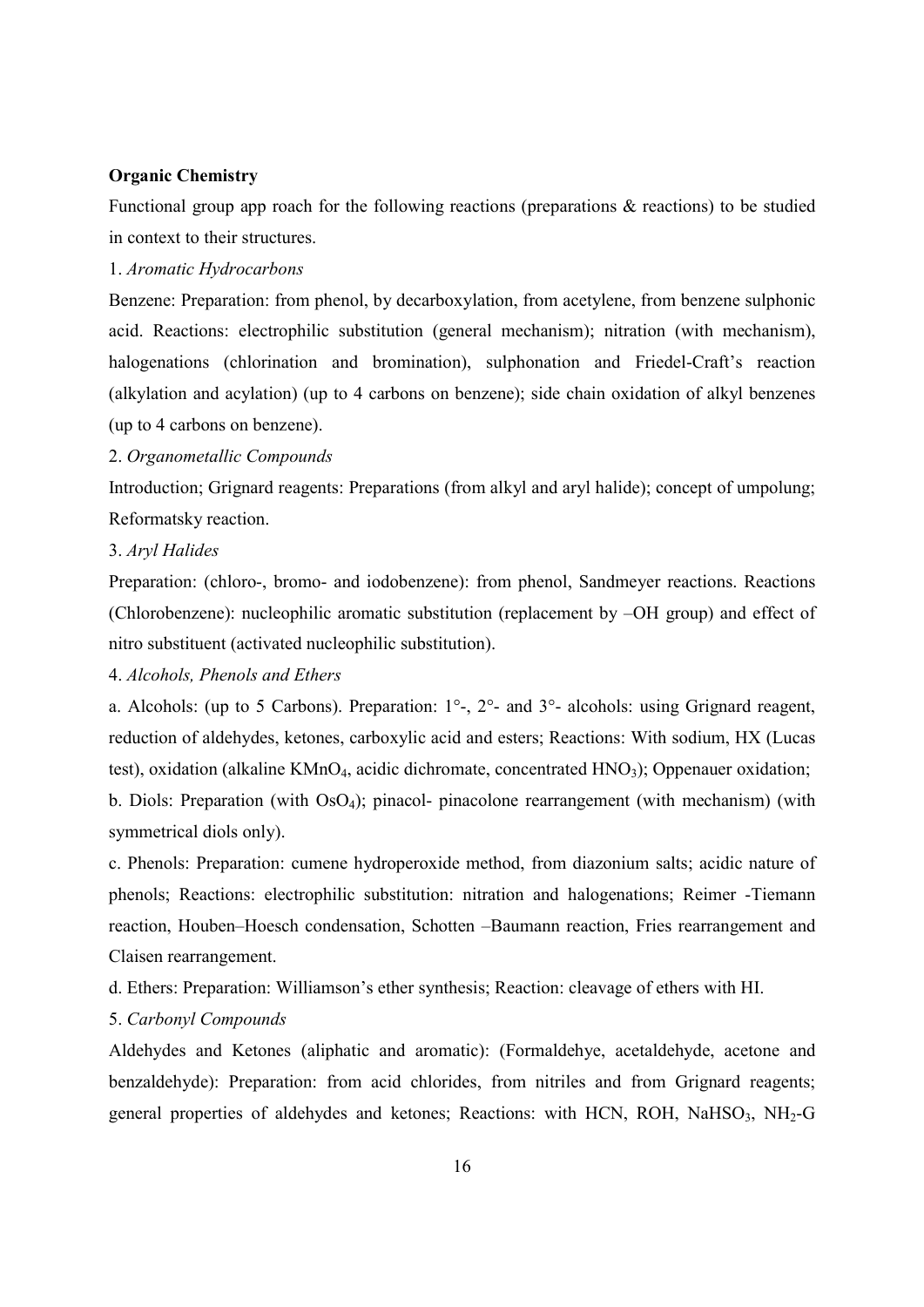derivatives and with Tollens' and Fehling's reagents; iodoform test; aldol condensation (with mechanism); Cannizzaro reaction (with mechanism), Wittig reaction, benzoin condensation; Clemmensen reduction, Wolff- Kishner reduction and Meerwein-Pondorff- Verley (MPV) reduction.

- 1. Bahl, B.S., Bahl, A., Tuli, G.D., Essentials of Physical Chemistry S. Chand & Co. ltd.
- 2. Palit, S. R., Elementary Physical Chemistry Book Syndicate Pvt. Ltd.
- 3. Mandal, A. K. Degree Physical and General Chemistry Sarat Book House.
- 4. Pahari, S., Physical Chemistry New Central Book Agency
- 5. Pahari, S., Pahari, D., Problems in Physical Chemistry New Central Book Agency
- 6. Sethi, A. Conceptual Organic Chemistry; New Age International Publisher.
- 7. Parmar, V. S. A Text Book of Organic Chemistry, S. Chand & Sons.
- 8. Madan, R. L. Organic Chemistry, S. Chand & Sons.
- 9. Finar, I. L. Organic Chemistry (Volume 1), Dorling Kindersley (India) Pvt. Ltd. (Pearson Education).
- 10. Morrison, R. T. & Boyd, R. N. Organic Chemistry, Dorling Kindersley (India) Pvt. Ltd. (Pearson Education).
- 11. Bahl, A. & Bahl, B.S. Advanced Organic Chemistry, S. Chand, 2010.
- 12. Snatak Jaiba Rasayan, Subrata Sengupta.
- 13. Jaiba Rasayan, Samaresh Ghosh.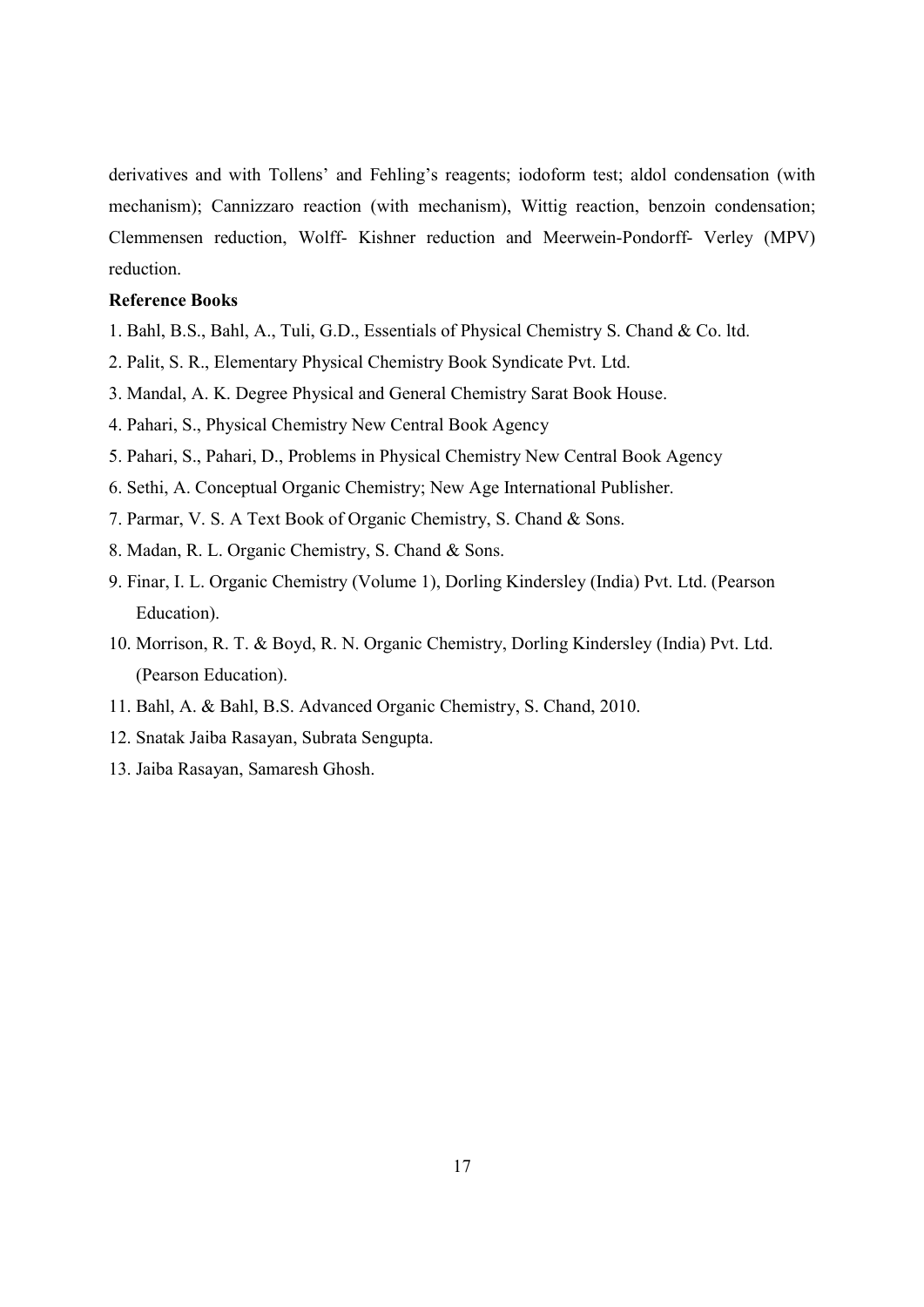### Discipline 1 (Chemistry): CC-1C (Prac) 2 Credits 2 2 Credits

### Course Title: Chemical energetic, equilibria, organic chemistry

### Physical Chemistry

### *Ionic Equilibria*

1. Measurement of pH of different solutions like aerated drinks, fruit juices, shampoos and soaps (use dilute solutions of soaps and shampoos to prevent damage to the glass electrode) using pHmeter and compare it with the indicator method

2. Preparation of buffer solutions and find the pH of an unknown buffer solution by colour matching method (using following buffers)

- a. Sodium acetate-acetic acid
- b. Ammonium chloride-ammonium hydroxide
- 3. Study of the solubility of benzoic acid in water

### Organic Chemistry

### *Identification of a pure organic compound by chemical test*

1. Solid compounds: oxalic acid, succinic acid, resorcinol, urea, glucose, benzoic acid and salicylic acid.

2. Liquid Compounds: acetone, aniline and nitrobenzene.

- 1.University Hand Book of Undergraduate Chemistry Experiments, edited by Mukherjee, G. N., University of Calcutta, 2003.
- 2. Palit, S.R., Practical Physical Chemistry Science Book Agency
- 3. Mukherjee, N.G., Selected Experiments in Physical Chemistry J. N. Ghose & Sons
- 4. Dutta, S.K., Physical Chemistry Experiments Bharati Book Stall
- 5. Bhattacharyya, R. C, A Manual of Practical Chemistry.
- 6. Vogel, A.I., Tatchell, A.R., Furnis, B.S., Hannaford, A.J. & Smith, P.W.G., Textbook of Practical Organic Chemistry, Prentice-Hall, 5th edition, 1996.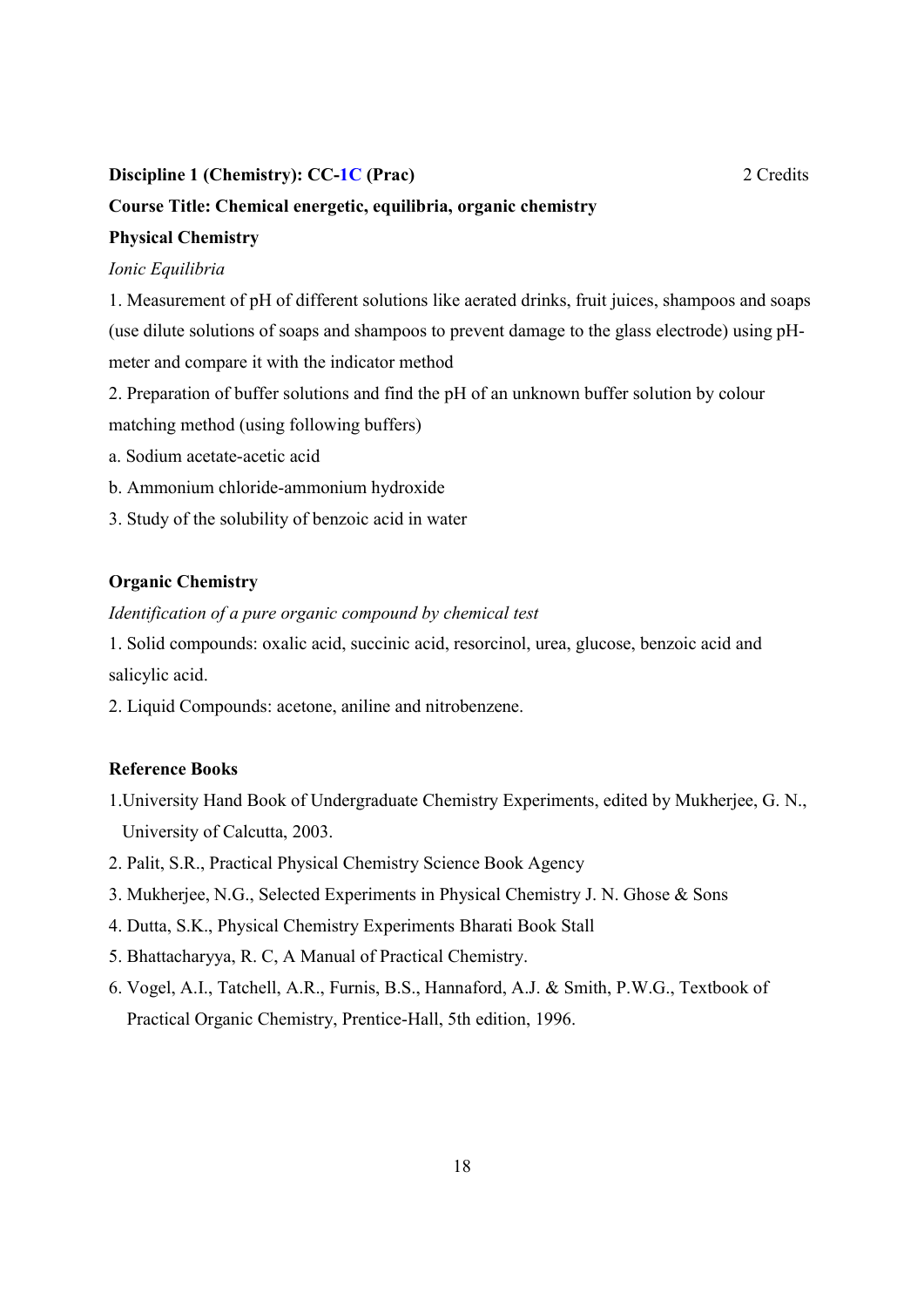#### Course Code: SEC-1 2 Credits

### Course Title: Analytical clinical biochemistry Review of Concepts from Core Course

1. Carbohydrates: Biological importance of carbohydrates, Metabolism, Cellular currency of energy (ATP), Glycolysis, Alcoholic and Lactic acid fermentations, Krebs cycle. Isolation and characterization of polysachharides.

2. Proteins: Classification, biological importance; Primary and secondary and tertiary structures of proteins: α-helix and β- pleated sheets, Isolation, characterization, denaturation of proteins.

3. Structure of DNA (Watson-Crick model) and RNA, Genetic Code, Biological roles of DNA and RNA: Replication, Transcription and Translation, Introduction to Gene therapy.

4. Enzymes: Nomenclature, classification, effect of pH, temperature on enzyme activity, enzyme inhibition, Coenzymes & Cofactors, Biocatalysis.

### Biochemistry of disease: A diagnostic approach by blood/ urine analysis.

1. Blood: Composition and functions of blood, blood coagulation. Blood collection and preservation of samples. Anaemia, Regulation, estimation and interpretation of data for blood sugar, urea, creatinine, cholesterol and bilirubin.

2. Urine: Collection and preservation of samples. Composition and estimation of constituents of normal and pathological urine.

- 1. Cooper, T.G. Tool of Biochemistry. Wiley-Blackwell (1977).
- 2. Wilson, K. & Walker, J. Practical Biochemistry. Cambridge University Press (2009).
- 3. Varley, H., Gowenlock, A.H & Bell, M.: Practical Clinical Biochemistry, Heinemann, London (1980).
- 4. Devlin, T.M., Textbook of Biochemistry with Clinical Correlations, John Wiley & Sons, 2010.
- 5. Berg, J.M., Tymoczko, J.L. & Stryer, L. Biochemistry, W.H. Freeman, 2002.
- 6. Talwar, G.P. & Srivastava, M. Textbook of Biochemistry and Human Biology, 3rd Ed. PHI Learning.
- 7. Nelson, D.L. & Cox, M.M. Lehninger Principles of Biochemistry, W.H. Freeman, 2013.
- 8. O. Mikes, R.A. Chalmers: Laboratory Handbook of Chromatographic Methods, D. Van Nostrand & Co., 1961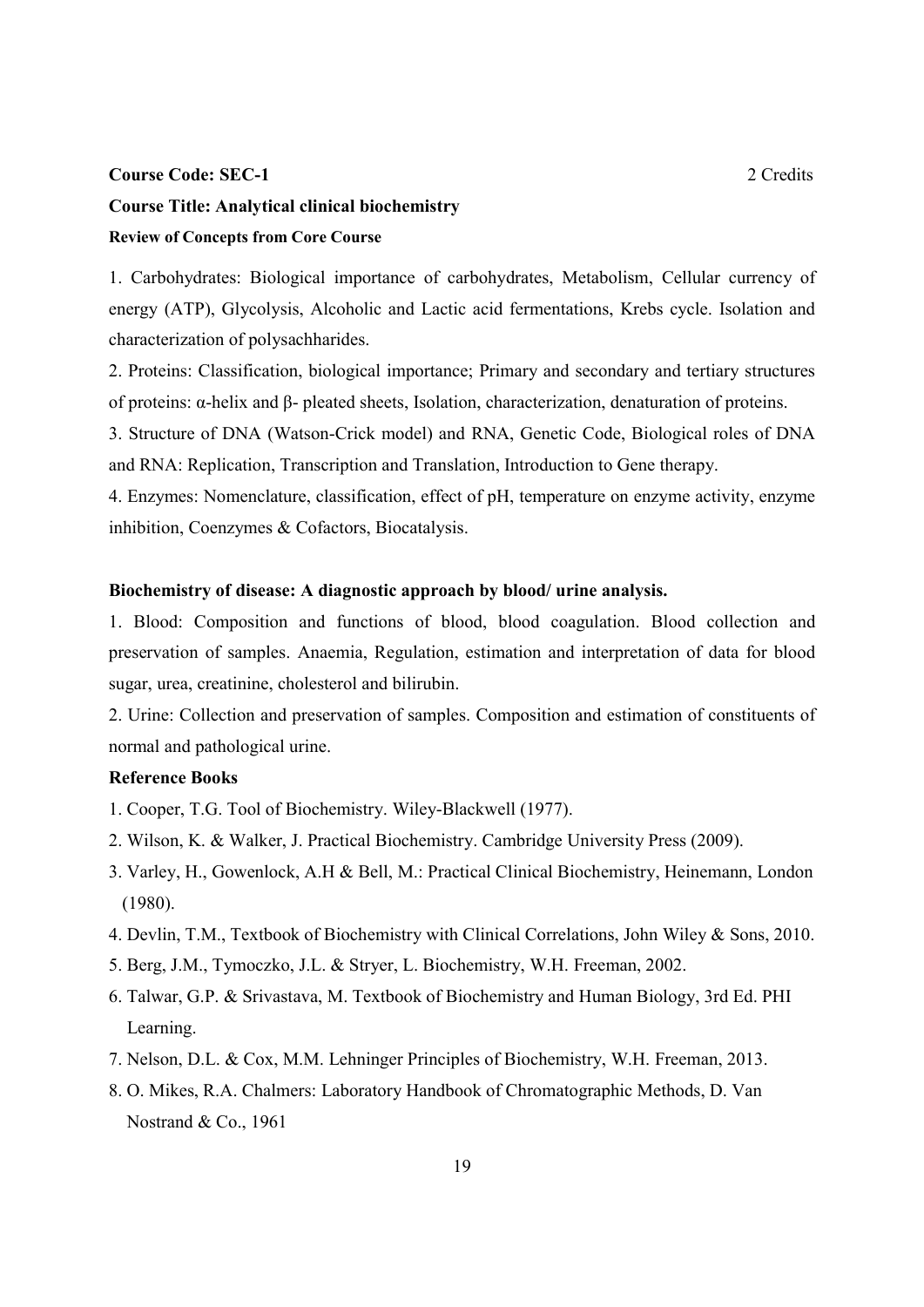### 4th Semester:

Discipline 1 (Chemistry): CC-1D (Theo) 4 Credits Course Title: Solutions, Phase Equilibria, Conductance, Electrochemistry & Analytical and Environmental Chemistry Physical Chemistry

### 1. *Solutions*

a. Ideal solutions and Raoult's law, deviations from Raoult's law – non-ideal solutions; Vapour pressure-composition and temperature-composition curves of ideal and non-ideal solutions; Distillation of solutions; Lever rule; Azeotropes

b. Critical solution temperature; effect of impurity on partial miscibility of liquids; Immiscibility of liquids- Principle of steam distillation; Nernst distribution law and its applications, solvent extraction

### 2*. Phase Equilibria*

a. Phases, components and degrees of freedom of a system, criteria of phase equilibrium; Gibbs Phase Rule and its thermodynamic derivation; Derivation of Clausius – Clapeyron equation and its importance in phase equilibria; Phase diagrams of one-component systems (water).

3*. Conductance*

a. Conductance, cell constant, specific conductance and molar conductance; Variation of specific and equivalent conductance with dilution for strong and weak electrolytes; Kohlrausch's law of independent migration of ions; Equivalent and molar conductance at infinite dilution and their determination for strong and weak electrolytes; Ostwald's dilution law; Application of conductance measurement (determination of solubility product and ionic product of water); Conductometric titrations (acid-base)

b. Transport Number.

### 4. *Electromotive force*

a. Faraday's laws of electrolysis, rules of oxidation/reduction of ions based on half-cell potentials, applications of electrolysis in metallurgy and industry; Chemical cells, reversible and irreversible cells with examples; Electromotive force of a cell and its measurement, Nernst equation; Standard electrode (reduction) potential; Electrochemical series; Thermodynamics of a reversible cell, calculation of thermodynamic properties: G, H and S from EMF data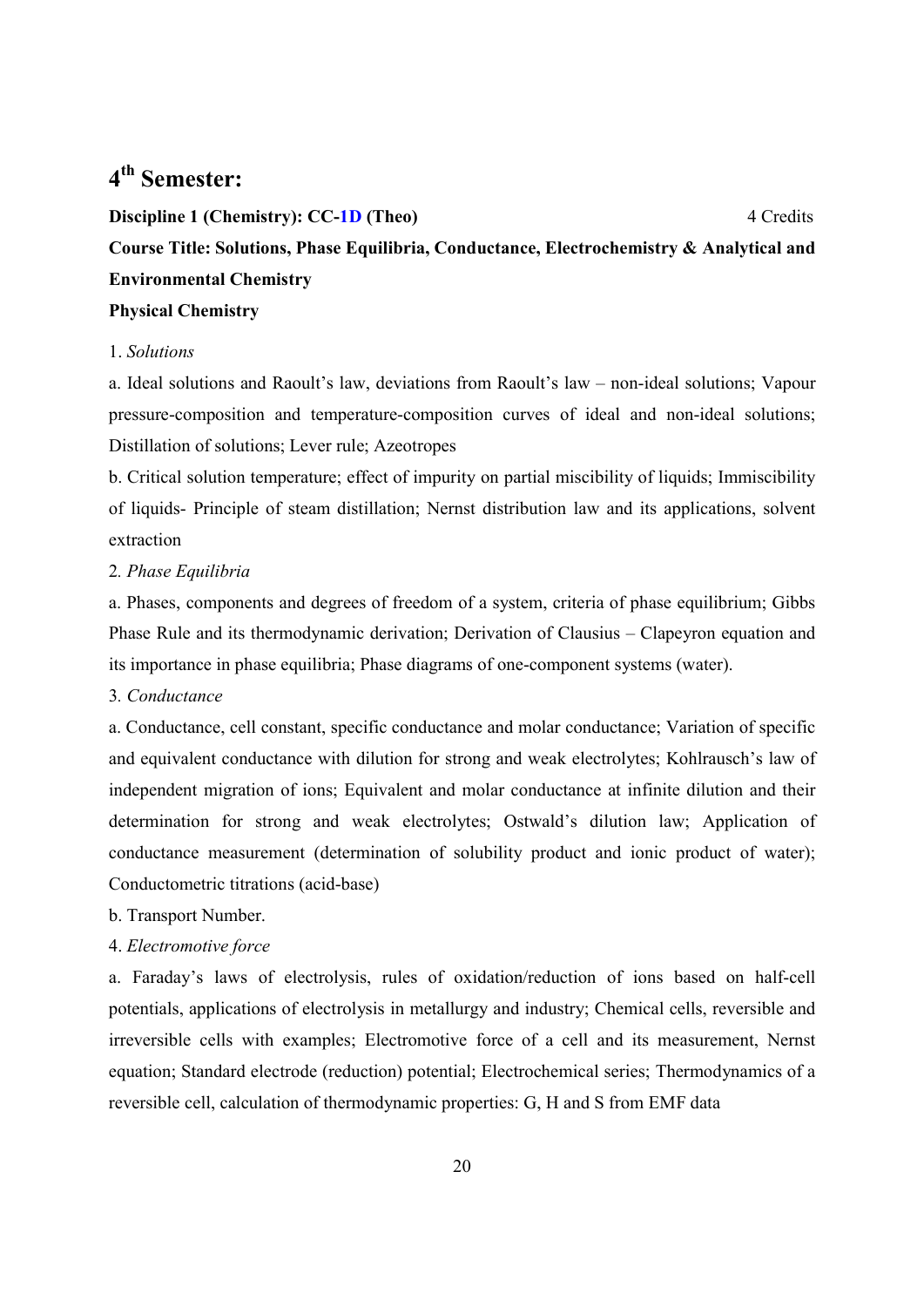b. Concentration cells with and without transference, liquid junction potential; pH determination using hydrogen electrode and quinhydrone; Qualitative discussion of potentiometric titrations (acid-base, redox, precipitation)

### Analytical and Environmental Chemistry

### 1. *Chemical Analysis*

a. Gravimetric analysis: solubility product and common ion effect; requirements of gravimetry; gravimetric estimation of chloride, sulphate, lead, barium, nickel, copper and zinc.

b. Volumetric analysis: primary and secondary standard substances; principles of acid-base, oxidation –reduction and complexometric titrations; indicators: acid-base, redox and metal ion; principles of estimation of mixtures:  $NaHCO<sub>3</sub>$  and  $Na<sub>2</sub>CO<sub>3</sub>$  (by acidimetry); iron, copper, manganese and chromium (by redox titration); zinc, aluminum, calcium and magnesium (by complexometric EDTA titration).

c. Chromatography: Chromatographic methods of analysis: column chromatography and thin layer chromatography.

#### 2. *Environmental Chemistry*

a. The Atmosphere: composition and structure of the atmosphere; troposphere, stratosphere, mesosphere and thermosphere; ozone layer and its role; major air pollutants:  $CO$ ,  $SO<sub>2</sub>$ ,  $NOx$  and particulate matters – their origin and harmful effects; problem of ozone layer depletion; green house effect; acid rain and photochemical smog; air pollution episodes: air quality standard; air pollution control measures: cyclone collector, electrostatic precipitator, catalytic converter.

b. The Hydrosphere: environmental role of water, natural water sources, water treatment for industrial, domestic and laboratory uses; water pollutants; action of soaps and detergents, phosphates, industrial effluents, agricultural runoff, domestic wastes; thermal pollution, radioactive pollution and their effects on animal and plant life; water pollution episodes: water pollution control measures : waste water treatment; chemical treatment and microbial treatment; water quality standards: DO, BOD, COD, TDS and hardness parameters; desalination of sea water : reverse osmosis, electrodialysis.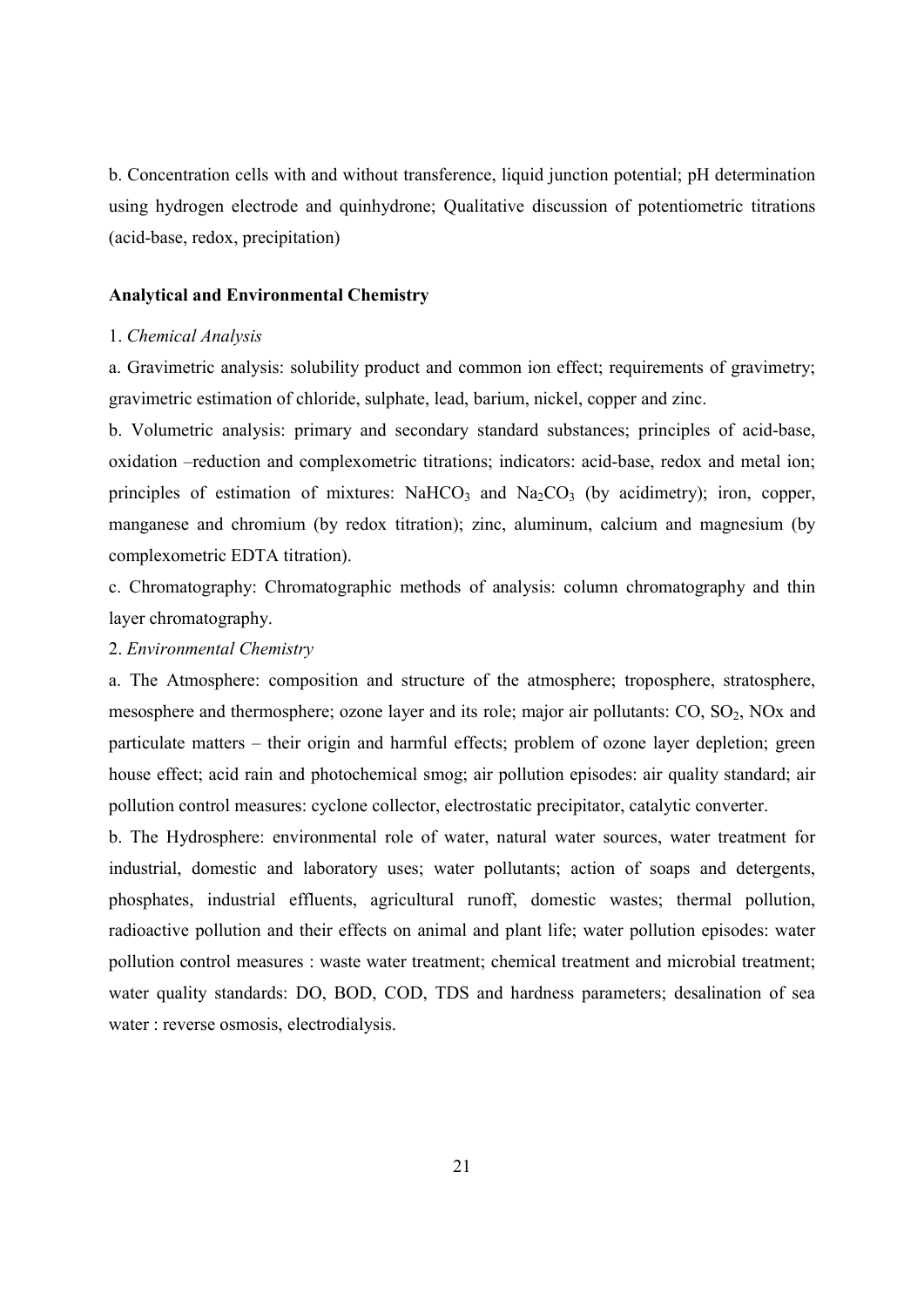- 1. Barrow, G.M. Physical Chemistry Tata McGraw Hill (2007).
- 2. Castellan, G.W. Physical Chemistry 4th Ed. Narosa (2004).
- 3. Kotz, J.C., Treichel, P.M. & Townsend, J.R. General Chemistry Cengage Learning India Pvt. Ltd., New Delhi (2009).
- 3. Mahan, B.H. University Chemistry 3rd Ed. Narosa (1998).
- 4. Petrucci, R.H. General Chemistry 5th Ed. Macmillan Publishing Co.: New York (1985).
- 5. Chugh, K.L., Agnish, S.L. A Text Book of Physical Chemistry Kalyani Publishers
- 6. Bahl, B.S., Bahl, A., Tuli, G.D., Essentials of Physical Chemistry S. Chand & Co. ltd.
- 7. Palit, S. R., Elementary Physical Chemistry Book Syndicate Pvt. Ltd.
- 8. Pahari, S., Physical Chemistry New Central Book Agency
- 9. Pahari, S., Pahari, D., Problems in Physical Chemistry New Central Book Agency
- 10. Banerjee, S. P. A Text Book of Analytical Chemistry, The New Book Stall.
- 11. Gangopadhyay, P. K. Application Oriented Chemistry, Book Syndicate.
- 12. Mondal, A. K & Mondal, S. Degree Applied Chemistry, Sreedhar Publications.
- 13. Banerjee, S. P. A Text Book of Analytical Chemistry, The New Book Stall
- 14. Manahan, S., Environmental Chemistry, CRC Press, 9<sup>th</sup> Ed.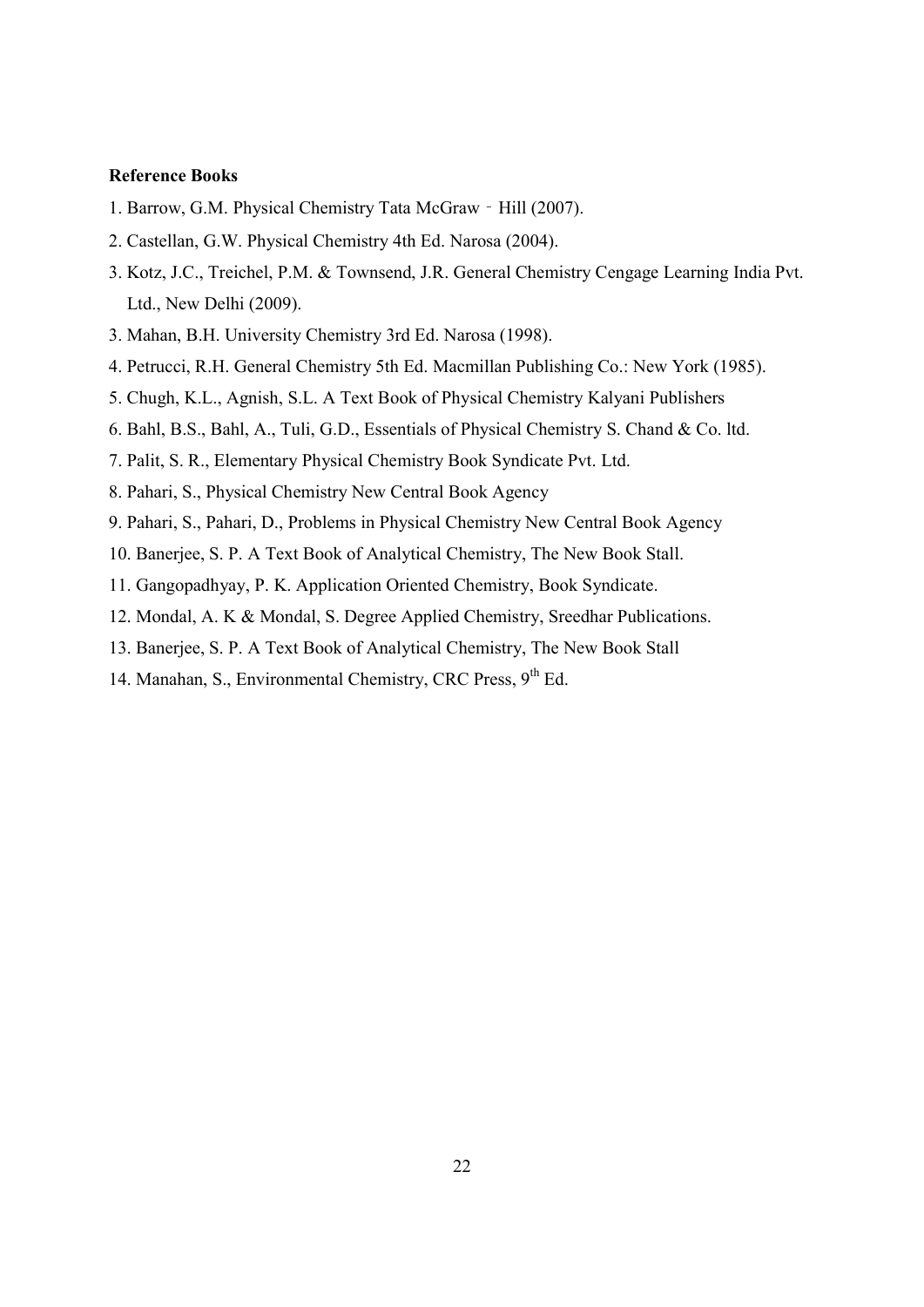### Discipline 1 (Chemistry): CC-1D (Prac) 2 Credits

### Course Title: Solutions, Phase Equilibria, Conductance, Electrochemistry & Analytical and Environmental Chemistry

### Physical Chemistry

1. Distribution Law

Study of the equilibrium of one of the following reactions by the distribution method:

 $Cu_2 + (aq) + xNH_2(aq) = [Cu(NH_3)x]^{2+}$ 

2. Conductance

a. Determination of dissociation constant of a weak acid (cell constant, equivalent conductance are also determined)

b. Perform the following conductometric titration:

Weak acid vs. strong base

3. Potentiometry

Perform the following potentiometric titration:

Potassium dichromate vs. Mohr's salt

### Analytic and Environmental Chemistry

- 1. To find the total hardness of water by EDTA titration.
- 2. To find the PH of an unknown solution by comparing color of a series of HCl solutions + 1 drop of methyl orange, and a similar series of NaOH solutions + 1 drop of phenolphthalein.

3. To determine the rate constant for the acid catalysed hydrolysis of an ester.

4. Determination of the strength of the  $H_2O_2$  sample.

5. To determine the solubility of a sparingly soluble salt, e.g. KHTa (one bottle)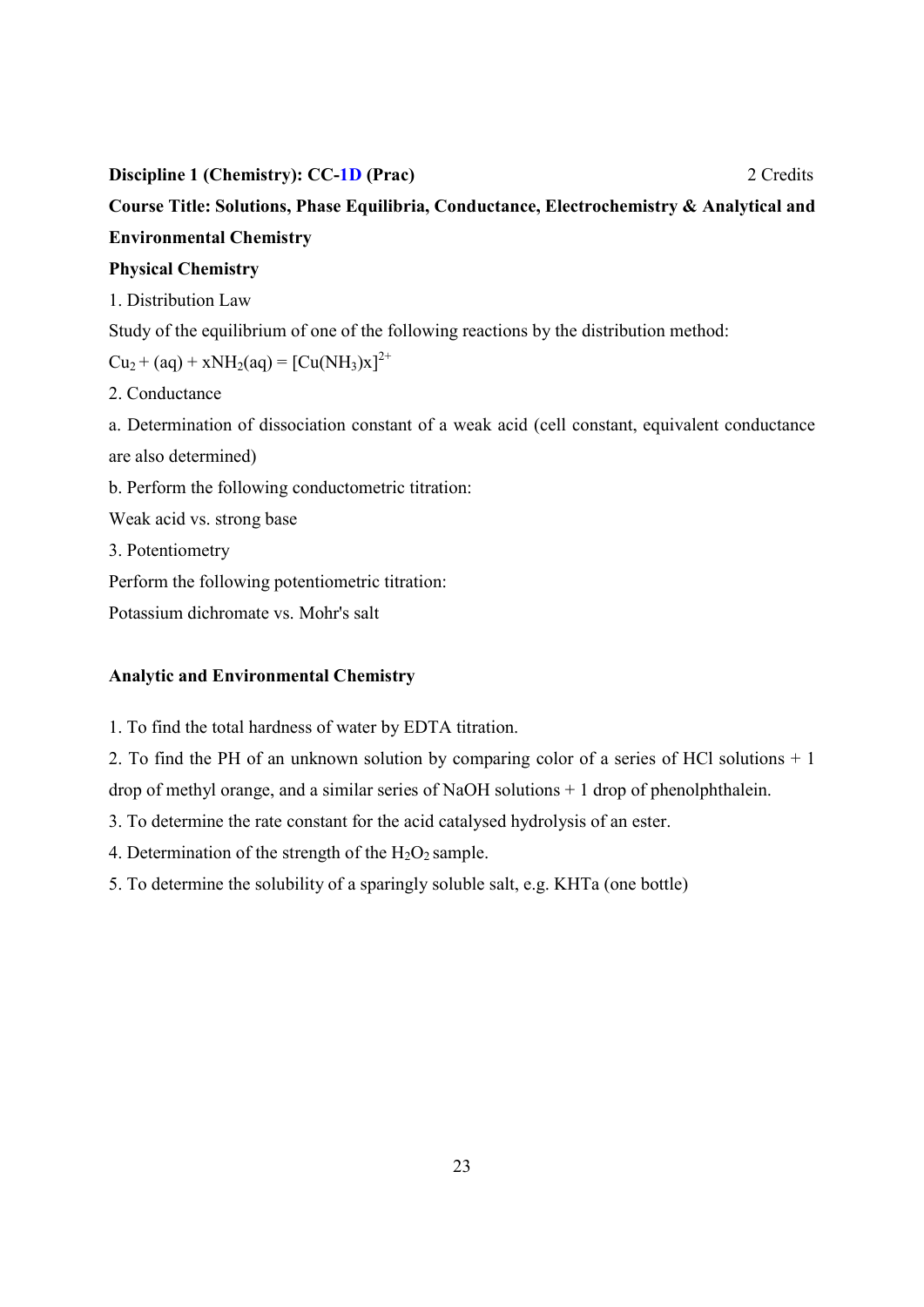- 1. University Hand Book of Undergraduate Chemistry Experiments, edited by Mukherjee, G. N., University of Calcutta, 2003.
- 2. Palit, S.R., Practical Physical Chemistry Science Book Agency
- 3. Mukherjee, N.G., Selected Experiments in Physical Chemistry J. N. Ghose & Sons
- 4. Dutta, S.K., Physical Chemistry Experiments Bharati Book Stall
- 5. Khosla, B. D.; Garg, V. C. & Gulati, A. Senior Practical Physical Chemistry, R. Chand & Co.: New Delhi (2011).
- 6. Ghosal, Mahapatra & Nad, An Advanced Course in Practical Chemistry, New Central Book Agency.
- 7. University Hand Book of Undergraduate Chemistry Experiments, edited by Mukherjee, G. N. University of Calcutta, 2003.
- 8. Das, S. C., Chakraborty, S. B., Practical Chemistry.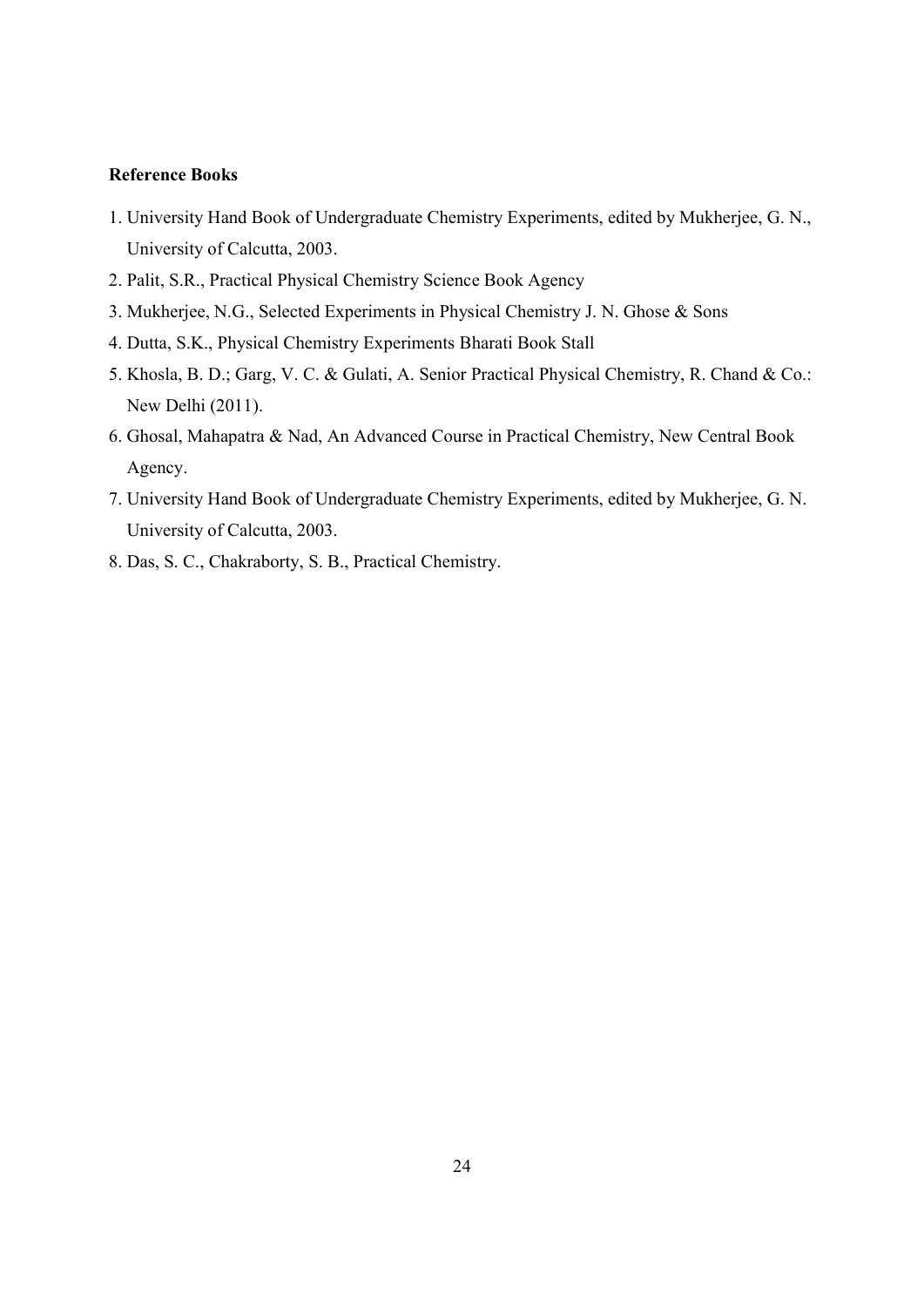### **Course Code: SEC-2** 2 Credits 2 2 Credits

### Course Title: Pharmaceuticals Chemistry

### Pharmaceuticals Chemistry

### *Drugs & Pharmaceuticals*

Drug discovery, design and development; Synthesis of the representative drugs of the following classes: analgesics agents, antipyretic agents, anti- inflammatory agents (Aspirin, paracetamol, lbuprofen); antibiotics (Chloramphenicol); antibacterial and antifungal agents (Sulphonamides; Sulphamethoxazol); antiviral agents (Acyclovir), Central Nervous System agents (Phenobarbital, Diazepam),Cardiovascular (Glyceryl trinitrate), antilaprosy (Dapsone), HIV-AIDS related drugs (AZT- Zidovudine).

### Reference Books

1. Patrick, G. L. Introduction to Medicinal Chemistry, Oxford University Press, UK, 2013.

2. Singh, H. & Kapoor, V.K. Medicinal and Pharmaceutical Chemistry, Vallabh Prakashan, Pitampura, New Delhi, 2012.

3. Foye, W.O., Lemke, T.L. & William, D.A.: Principles of Medicinal Chemistry, 4th ed., B.I. Waverly Pvt. Ltd. New Delhi.

4. C G Dunn Prescott, Industrial Microbiology, Agrobios India (2016).

5. P. D. Sharma, Microbiology, Rastogi Publications, New Delhi, (2014).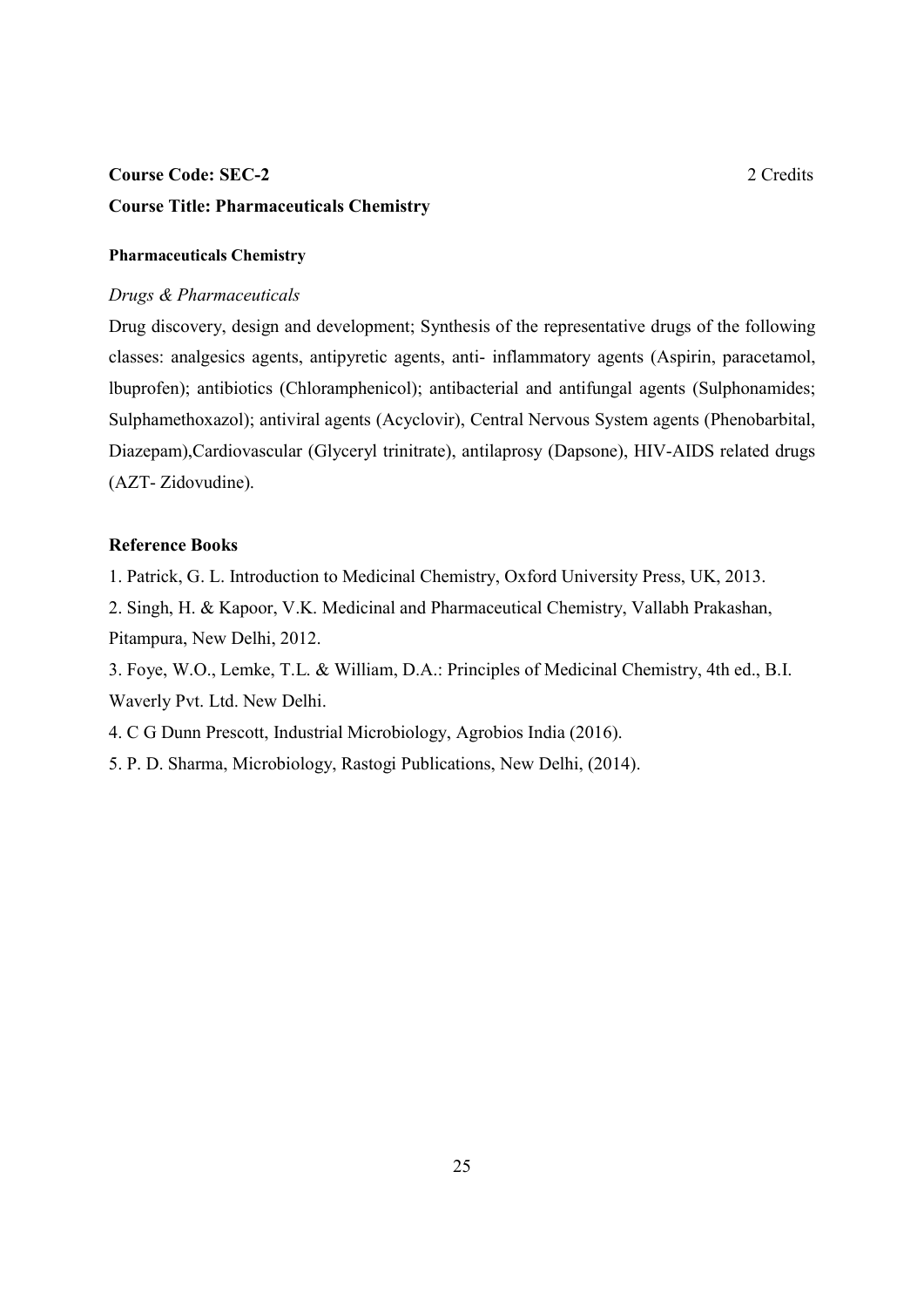### 5th Semester:

### Course Code: SEC-3 2 Credits

### Course Title: Basics & Application of Computer in Chemistry

### *Mathematics*

1. Fundamentals: mathematical functions, polynomial expressions, logarithms, the exponential function, equation of a straight line, plotting graphs.

2. Uncertainty in measurement: Types of uncertainties. Statistical treatment: Mean, standard deviation, calculation of relative error. Data Numerical curve fitting: the method of least squares (regression).

3. Differential calculus: The tangent line and the derivative of a function, numerical differentiation (e.g., change in pressure for small change in volume of a van der Waals gas).

### *Computer Programming*

Bits, bytes, binary and ASCII formats, arithmetic expressions. Simple programs using these concepts. Statistical analysis.

BASIC programs for curve fitting, finding roots (quadratic formula, iterative method etc.).

- 1. McQuarrie, D. A. Mathematics for Physical Chemistry University Science Books (2008).
- 2. Mortimer, R. Mathematics for Physical Chemistry. 3rd Ed. Elsevier (2005).
- 3. Steiner, E. The Chemical Maths Book Oxford University Press (1996).
- 4. Yates, P. Chemical calculations. 2nd Ed. CRC Press (2007).
- 5. Harris, D. C. Quantitative Chemical Analysis. 6th Ed., Freeman (2007) Chapters 3-5.
- 6. Levie, R. de, How to use Excel in analytical chemistry and in general scientific data analysis, Cambridge Univ. Press (2001) 487 pages.
- 7. Noggle, J. H. Physical chemistry on a Microcomputer. Little Brown & Co. (1985).
- 8. Venit, S.M. Programming in BASIC: Problem solving with structure and style. Jaico Publishing House: Delhi (1996).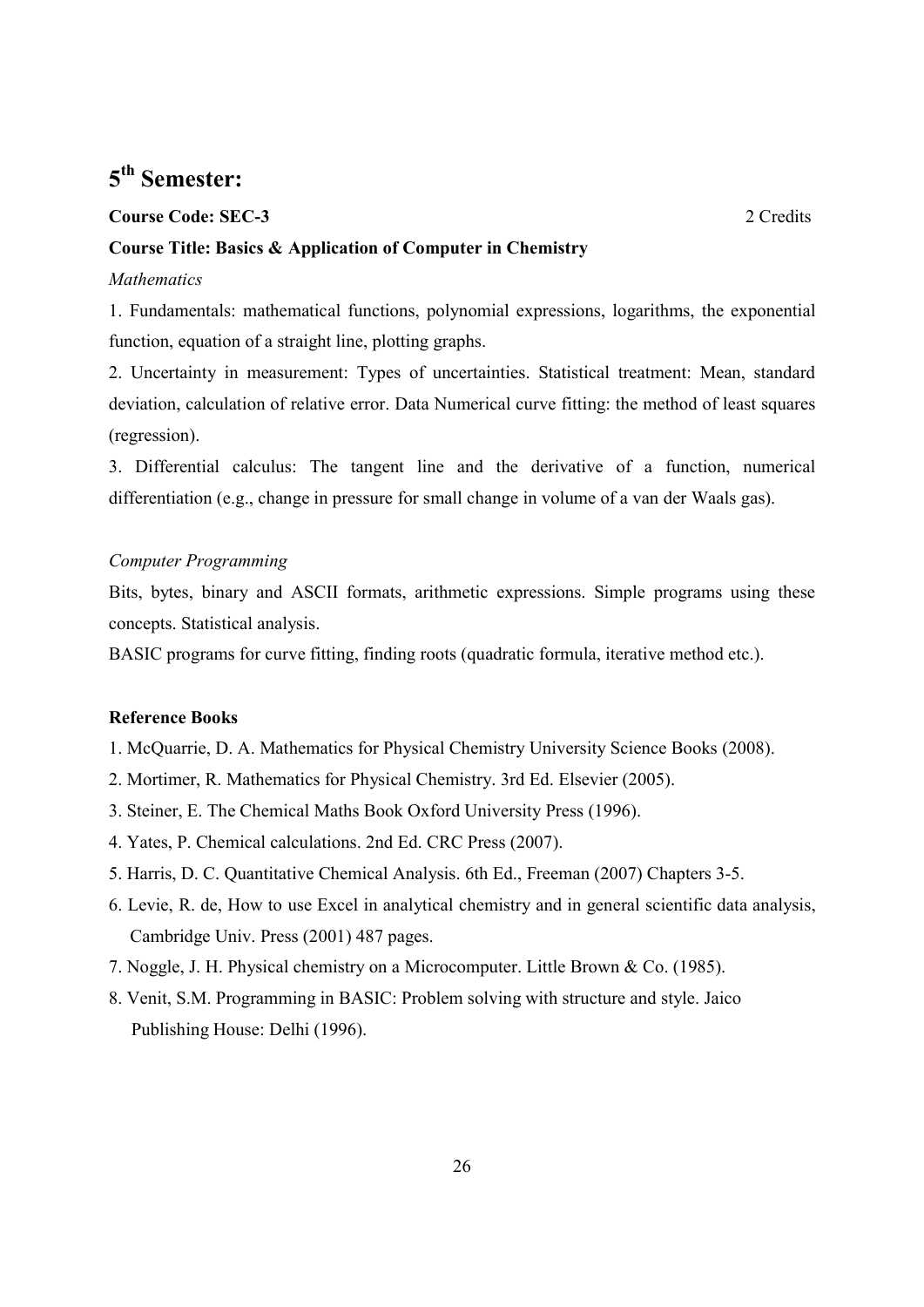#### Discipline 1 (Chemistry): DSE-1A (Theo) 4 Credits 4 Credits

Course Title: Transition Metal & Coordination Chemistry, Analytical and Industrial **Chemistry** 

### Inorganic Chemistry

### 1. *Transition Elements (3d series)*

a. General group trends with special reference to electronic configuration, variable valency, colour, magnetic and catalytic properties, ability to form complexes and stability of various oxidation states (Latimer diagrams) for Mn, Fe and Cu.

b. Lanthanoids and actinoids: Electronic configurations, oxidation states, colour, magnetic properties, lanthanide contraction, separation of lanthanides (ion exchange method only).

### 2. *Coordination Chemistry*

a. Werner's coordination theory, Valence Bond Theory (VBT): Inner and outer orbital complexes of Cr, Fe, Co, Ni and Cu (coordination numbers 4 and 6). Structural and stereoisomerism in complexes with coordination numbers 4 and 6.

- b. Drawbacks of VBT; IUPAC system of nomenclature.
- 3. *Crystal Field Theory*

a. Crystal field effect, octahedral symmetry. Crystal field stabilization energy (CFSE), Crystal field effects for weak and strong fields. Tetrahedral symmetry. Spectrochemical series. Comparison of CFSE for  $O<sub>h</sub>$  and  $T<sub>d</sub>$  complexes, Tetragonal distortion of octahedral geometry. b. Jahn-Teller distortion, Square planar coordination.

#### Analytical and Industrial Chemistry

### 1. *Error Analysis and Computer Applications*

a. Error analysis: accuracy and precision of quantitative analysis, determinate, indeterminate, systematic and random errors; methods of least squares and standard deviations.

b. Computer applications: general introduction to computers, different components of a computer; hardware and software; input and output devices; binary numbers and arithmetic; introduction to computer languages; programming and operating systems.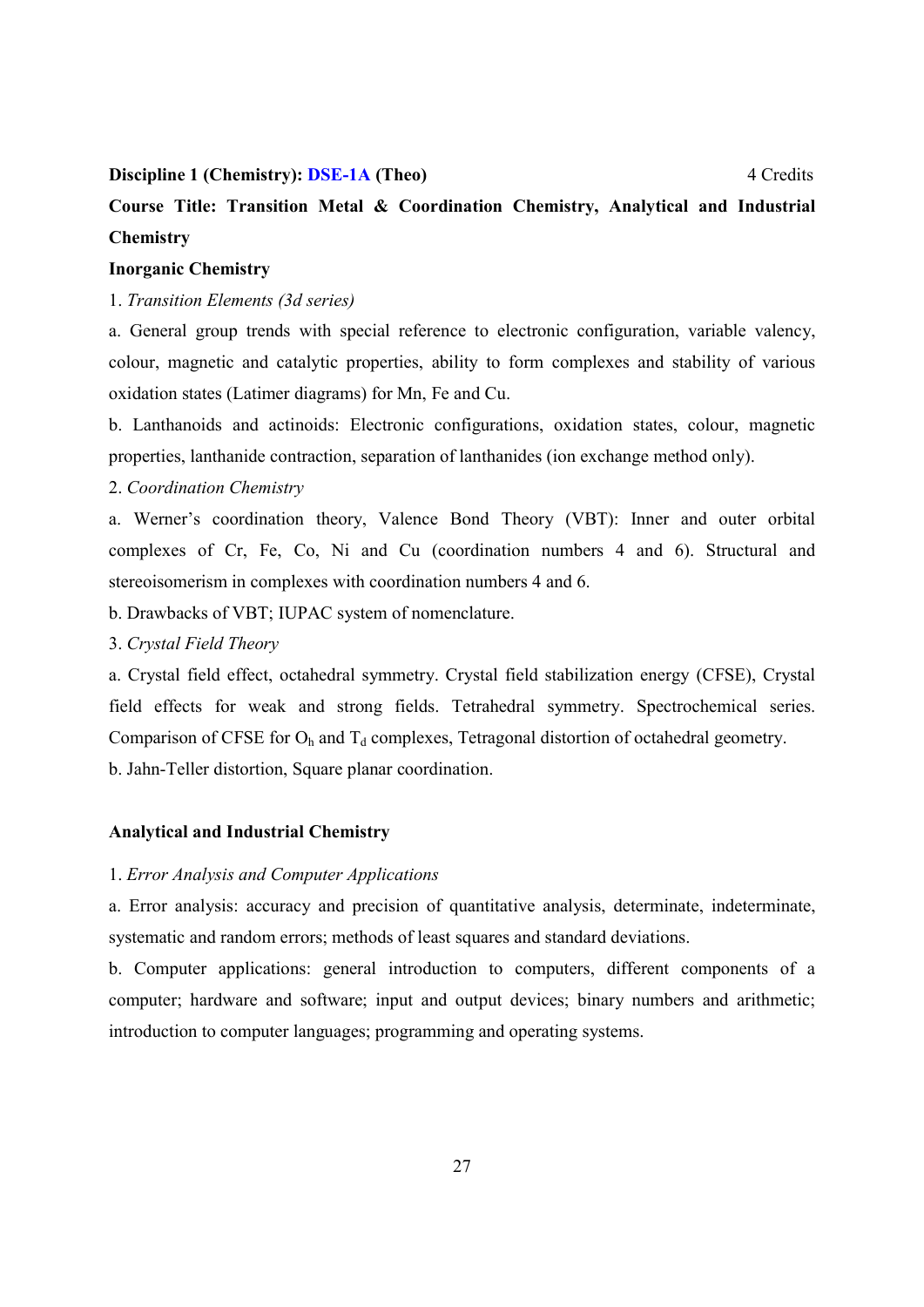#### 2. *Industrial Chemistry*

a. Fuels: classification of fuel; heating values; origin of coal, carbonization of coal, coal gas, producer gas, water gas, coal based chemicals; origin and composition of petroleum, petroleum refining, cracking, knocking, octane number, antiknock compounds, kerosene, liquefied petroleum gas (LPG), liquefied natural gas (LNG); petrochemicals ( $C_1$  to  $C_3$  compounds and their uses).

b. Fertilizers: manufacture of ammonia and ammonium salts, urea, superphosphate, biofertilizers.

c. Glass and ceramics: definition and manufacture of glasses, optical glass and coloured glass; clay and feldspar, glazing and vitrification, glazed porcelein, enamel.

d. Cement: portland cement: composition and setting of cement, white cement.

### Reference Books

1. Cotton, F.A. & Wilkinson, G. Basic Inorganic Chemistry, Wiley.

2. Shriver, D.F. & Atkins, P.W. Inorganic Chemistry, Oxford University Press.

3. Wulfsberg, G. Inorganic Chemistry, Viva Books Pvt. Ltd.

- 4. Rodgers, G.E. Inorganic & Solid State Chemistry, Cengage Learning India Ltd., 2008.
- 5. Gangopadhyay, P. K. Application Oriented Chemistry, Book Syndicate.
- 6. Mondal, A. K & Mondal, S. Degree Applied Chemistry, Sreedhar Publications.
- 7. Banerjee, S. P. A Text Book of Analytical Chemistry, The New Book Stall.
- 8. Sarkar, R., General & Inorganic Chemistry, Volume 1, New Central Book Agency (P) Limited, (2005).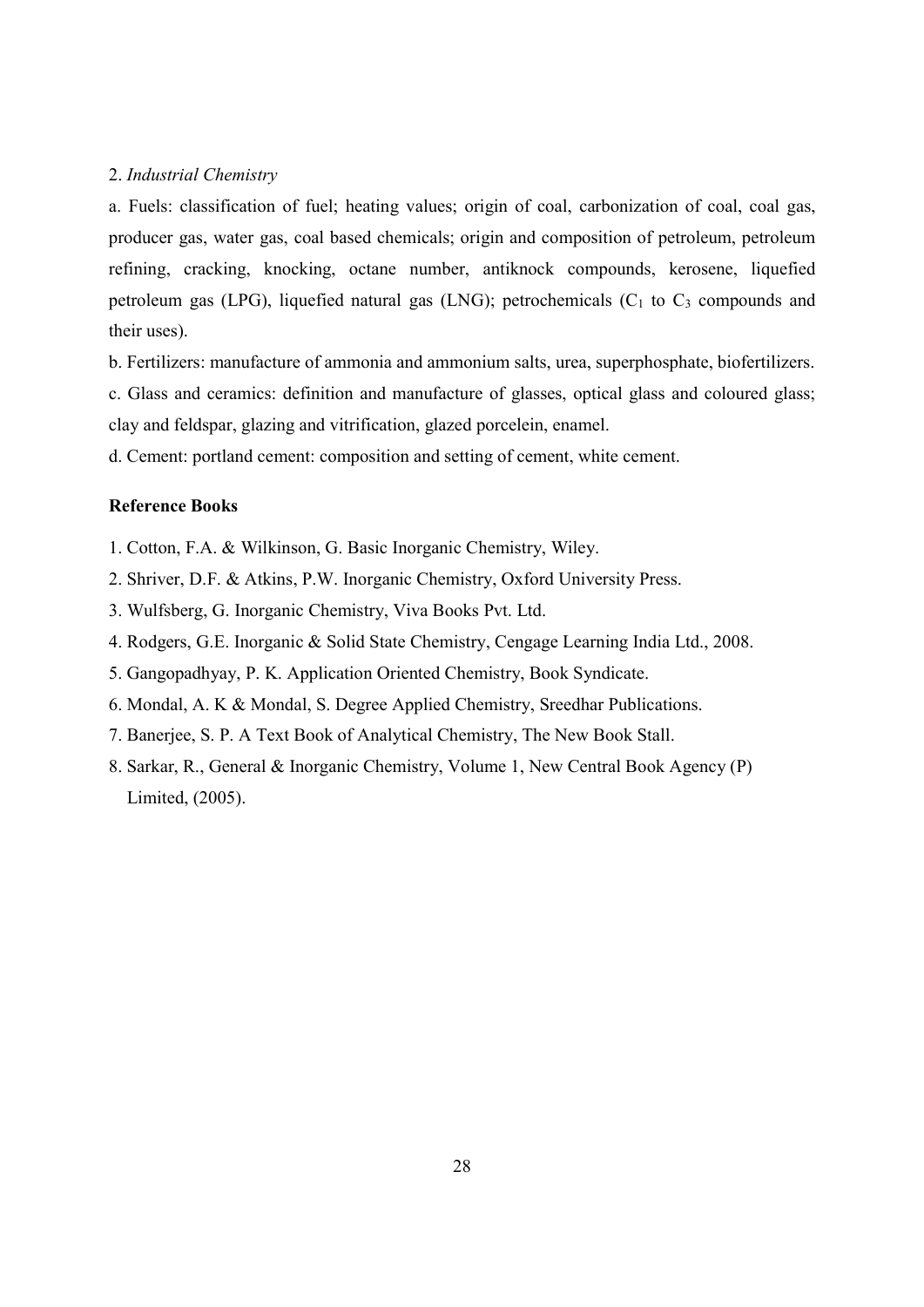#### Discipline 1 (Chemistry): DSE-1A (Prac) 2 Credits 2 2 Credits

Course Title: Transition Metal & Coordination Chemistry, Analytical and Industrial **Chemistry** 

### Inorganic Chemistry

1. *Gravimetric and Complexometric estimation of metals ions*:

a. Estimation of the amount of nickel present in a given solution as bis(dimethylglyoximato) nickel(II) or aluminium as oxine in a given solution gravimetrically.

b. Estimation of (i)  $Mg^{2+}$  or (ii)  $Zn^{2+}$  by complexometric titrations using EDTA.

2. *Preparation of any two of the following complexes and measurement of their conductivity*:

a. tetraamminecarbonatocobalt (III) nitrate

- b. tetraamminecopper (II) sulphate
- c. potassium trioxalatoferrate (III) trihydrate

3. Compare the conductance of the complexes with that of  $M/1000$  solution of NaCl,  $MgCl<sub>2</sub>$  and  $LiCl<sub>3</sub>$ .

### Analytical and Industrial Chemistry

1. Titration of  $Na<sub>2</sub>CO<sub>3</sub>$  and NaHCO<sub>3</sub> mixture vs. HCl using phenolphthalein and methyl orange indicators.

2. Titration of HCl and CH3COOH mixture vs. NaOH using two different indicators to find the composition.

3. Estimation of the total hardness of water sample by EDTA titration.

4. Estimation of available oxygen in pyrolusite.

### Reference Books

1. Svehla, G. Vogel's Qualitative Inorganic Analysis, Pearson Education, 2012.

- 2. Mendham, J. Vogel's Quantitative Chemical Analysis, Pearson, 2009.
- 3. University Hand Book of Undergraduate Chemistry Experiments, edited by Mukherjee, G. N. University of Calcutta, 2003.
- 4. Das, S. C., Chakraborty, S. B., Practical Chemistry.

5. Ghosal, Mahapatra & Nad, An Advanced Course in Practical Chemistry, New Central Book Agency.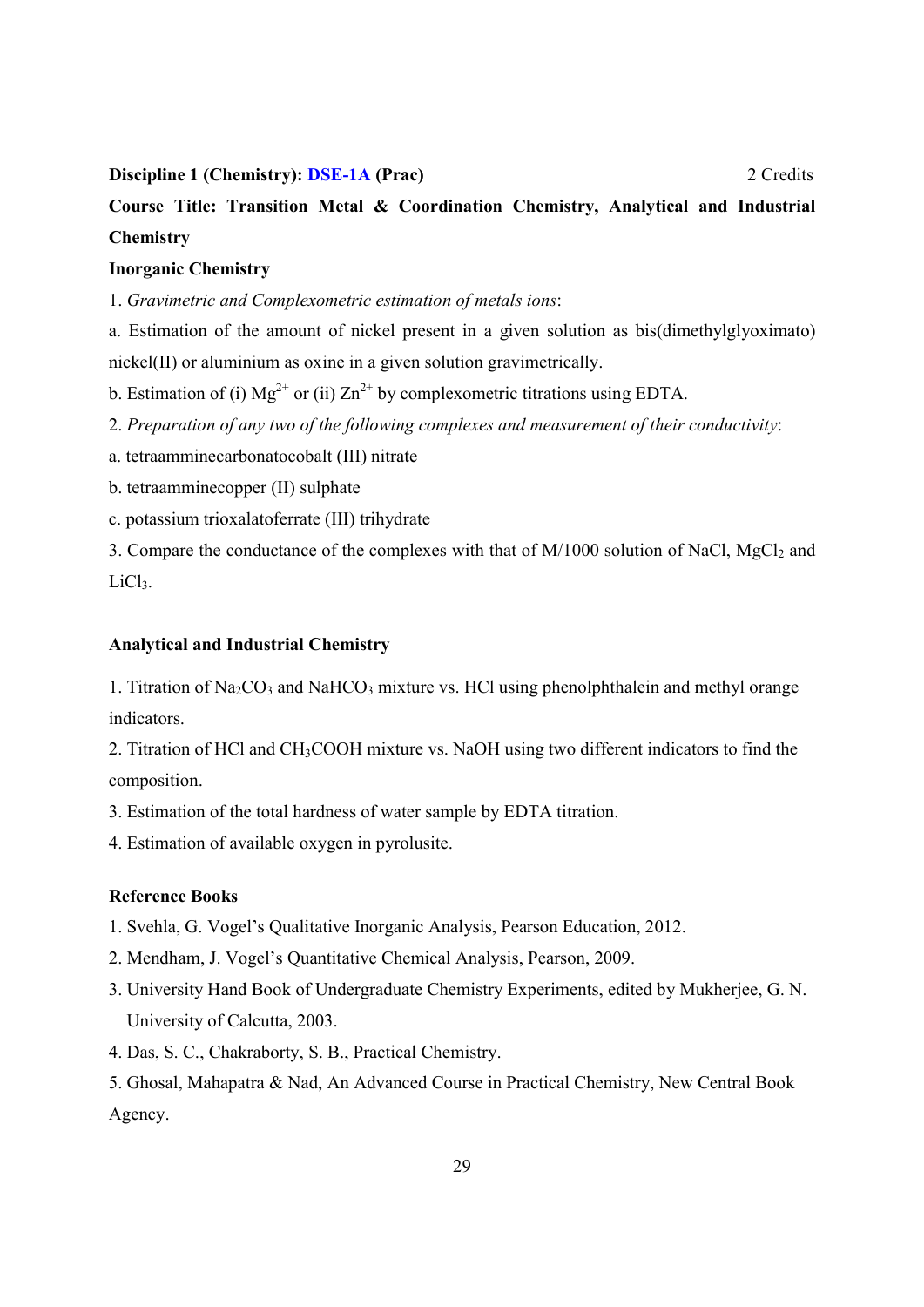### 6th Semester:

### Course Code: SEC-4

### **Course Title: Polymer Chemistry 22 Credits** 2 2 Credits

*Introduction and history of polymeric materials*

Different schemes of classification of polymers, polymer nomenclature, molecular forces and chemical bonding in polymers.

*Functionality and its importance*

Classification of polymerization process, relationships between functionality, extent of reaction and degree of polymerization, bifunctional systems, polyfunctional systems.

*Kinetics of polymerization*

Mechanism and kinetics of step growth and radical chain growth.

*Determination of molecular weights*

 $\overline{M}_n$ ,  $\overline{M}_w$  etc. by viscometry and osmometry.

*Properties of polymers*

Polystyrene, polyvinyl chloride (PVC), bakelite, novalac, polyacetylene.

### Reference Books:

1. Seymour, R. B., Carraher, C. E., Polymer Chemistry : An Introduction, Marcel Dekker, Inc., New York, (1981).

2. Odian, G., Principles of Polymerization,  $4<sup>th</sup>$  Ed., Wiley, (2004).

3. Billmeyer, F. W. Textbook of Polymer Science, Wiley Interscience, (1971).

4. Ghosh, P., Polymer Science & Technology, Tata McGraw-Hill Education, (1991).

5. Lenz, R. W., Organic chemistry of synthetic high polymers, Interscience Publishers, ew York, (1967).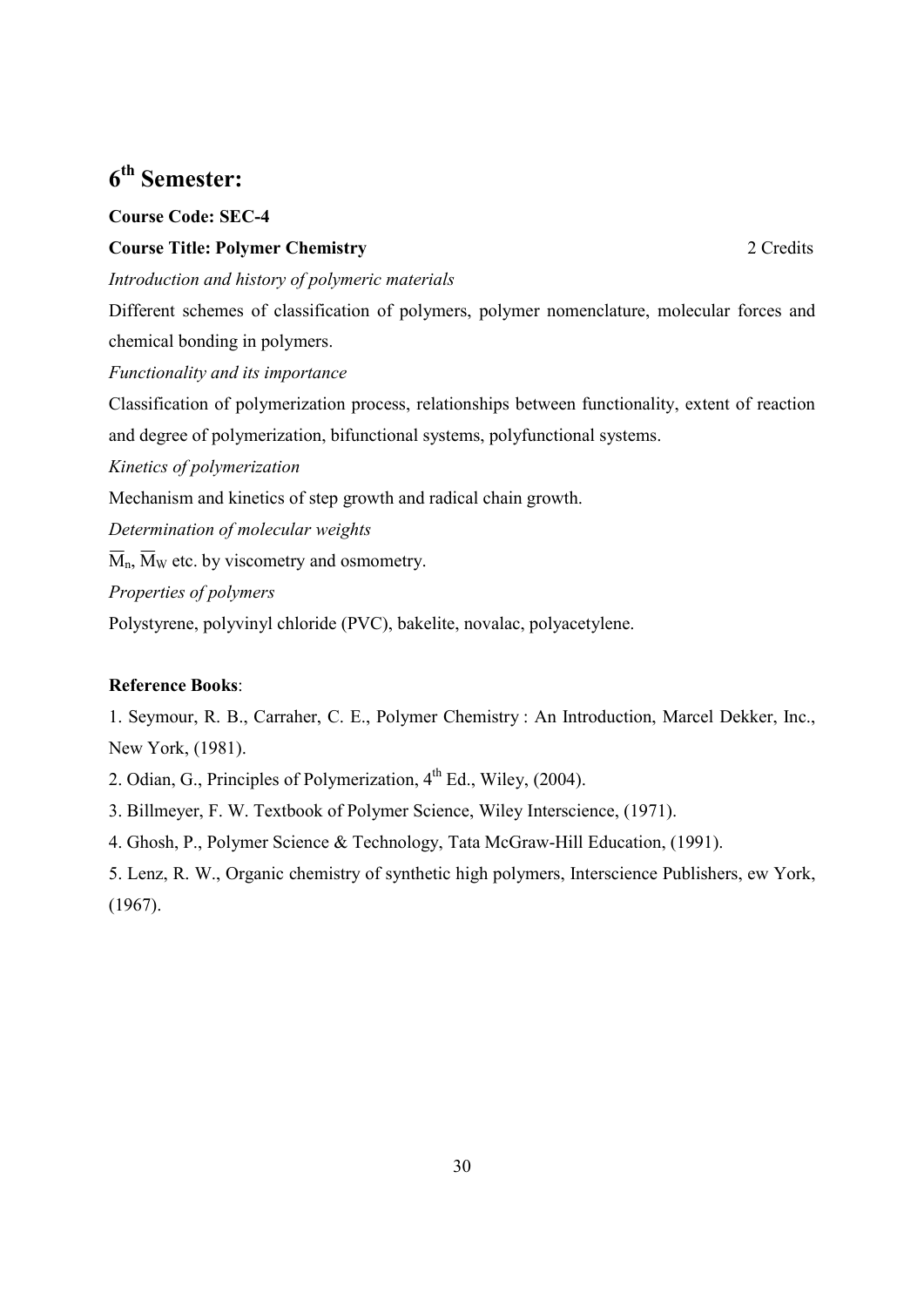#### **Discipline 1 (Chemistry): DSE-1B (Theo)** 4 Credits 4 Credits

### Course Title: Functional Group Organic Chemistry and Industrial Chemistry

### Organic Chemistry

Functional group approach for the following reactions (preparations & reactions) to be studied in context to their structures:

1. *Carboxylic Acids and Their Derivatives*

a. Carboxylic acids (aliphatic and aromatic): strength of organic acids: comparative study with emphasis on factors affecting pK values; Preparation: acidic and alkaline hydrolysis of esters (BAc2 and AAc2 mechanisms only) and from Grignard reagents; Reactions: Hell - Vohlard - Zelinsky reaction and Claisen condensation; Perkin reaction.

b. Carboxylic acid derivatives (aliphatic): (up to 5 carbons). Preparation: acid chlorides, anhydrides, asters and amides from acids; Reactions: Comparative study of nucleophilicity of acyl derivatives; interconversion among acid derivatives.

### 2. *Amines and Diazonium Salts*

a. Amines (aliphatic and aromatic): strength of organic bases; Preparation: from alkyl halides, Gabriel's phthalimide synthesis, Hofmann degradation, by reduction of nitro compounds; Reactions: with HNO<sub>2</sub> ( distinction of  $1^\circ$ -,  $2^\circ$ - and  $3^\circ$ - amines), Schotten – Baumann reaction Diazo coupling reaction (with mechanism).

b. Diazonium salts: Preparation: from aromatic amines; Reactions: conversion to benzene, phenol, benzoic acid and nitrobenzene.

c. Nitro compounds (aromatic): reduction under different conditions (acidic, neutral and alkaline).

### 3. *Amino Acids and Carbohydrates*

a. Amino Acids: Preparations (glycine and alanine only): Strecker synthesis, Gabriel's phthalimide synthesis; general properties; zwitterion, isoelectric point; ninhydrin reaction.

b. Carbohydrates: classification and general properties; glucose and fructose: constitution; osazone formation; oxidation-reduction reactions; epimers of glucose (definition and example only); cyclic structures of glucose (determination of ring-size excluded); ascending (Kiliani – Fischer method) and descending (Ruff's and Wohl's methods) in monosaccharides (aldoses only); mutarotation.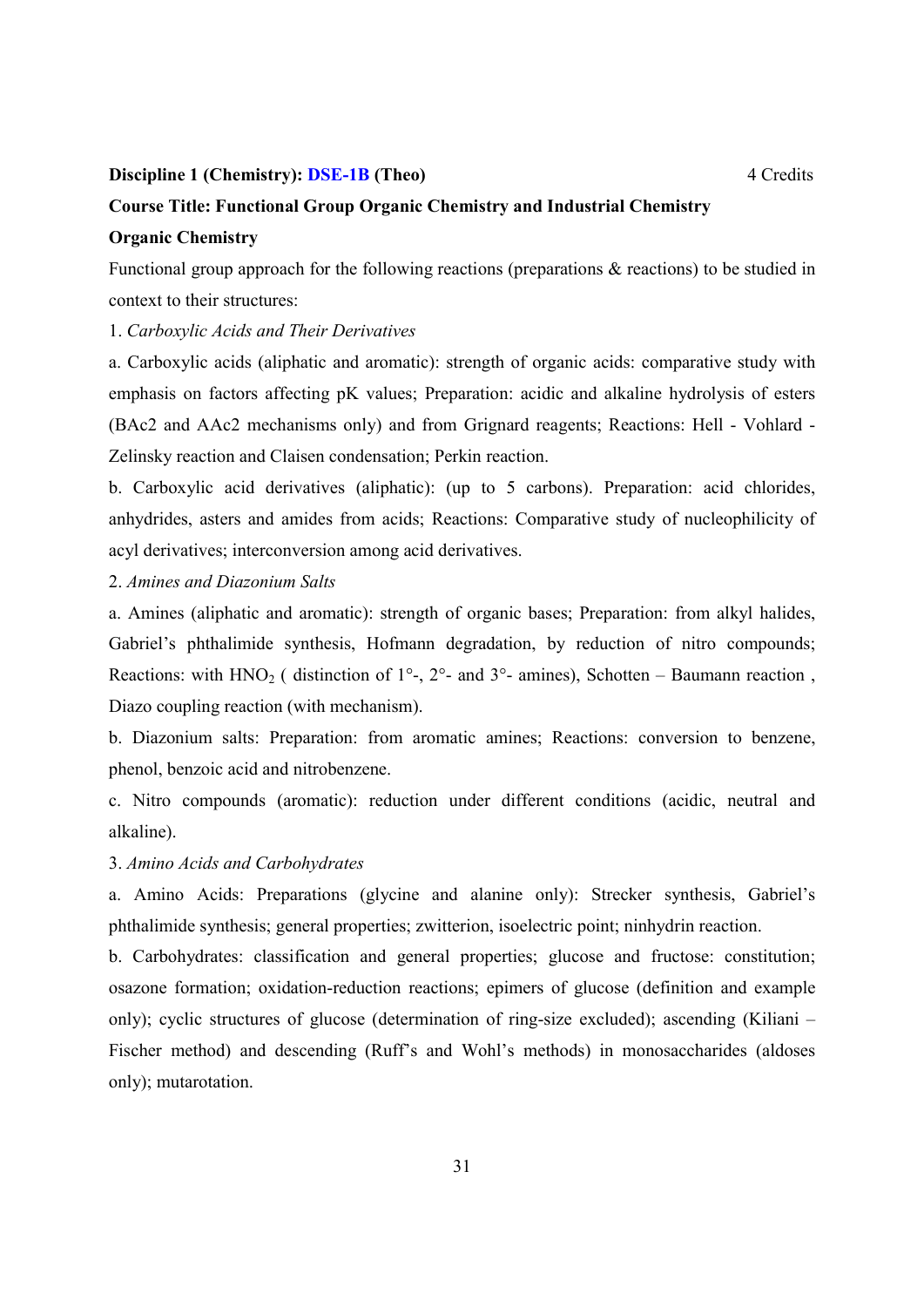#### Industrial Chemistry

1. Polymers: basic concept, structure and types of plastics, polythene, polystyrene, phenolformaldehydes, PVC; manufacture, physical properties and uses of synthetic rubber, synthetic fibres, nylon-66 and polyester.

2. Paints: primary constituents; formulation of paints; binders and solvents for paints; oil based paints, latex paints, alkyd resin paint.

3. Varnishes: constituents of varnishes; formulation of varnishes.

4. Synthetic dyes: synthesis of methyl orange, congo red, malachite green, crystal violet.

5. Drugs and pharmaceuticals: concept and necessity of drugs and pharmaceuticals; preparation and uses: aspirin, paracetamol, sulphadiazine, metronidazole.

6. Fats and oils: natural fat, edible and inedible oil of vegetable origin; common fatty acids; glycerides; hydrogenation of unsaturated oil, production of vanaspati and margarine.

7. Soaps and detergents: production of toilet and washing soaps; enzyme-based detergents, detergent powder; liquid soaps.

8. Pesticides: common pesticides: production, applications and residual toxicity of gammaxane, parathion, DDT.

9. Food additives: food flavour, food colour, food preservatives, artificial sweeteners, acidulants, alkalies, edible emulsifiers and edible foaming agents.

- 1. Sethi, A. Conceptual Organic Chemistry; New Age International Publisher.
- 2. Parmar, V. S. A Text Book of Organic Chemistry, S. Chand & Sons.
- 3. Madan, R. L. Organic Chemistry, S. Chand & Sons.
- 4. Ekambaram, S. General Chemistry, Pearson.
- 5. Wade, L. G., Singh, M. S., Organic Chemistry.
- 6. Finar, I. L. Organic Chemistry (Volume 1), Dorling Kindersley (India) Pvt. Ltd.(Pearson Education).
- 7. Morrison, R. T. & Boyd, R. N. Organic Chemistry, Dorling Kindersley (India) Pvt.Ltd. (Pearson Education).
- 8. Bahl, A. & Bahl, B.S. Advanced Organic Chemistry, S. Chand, 2010.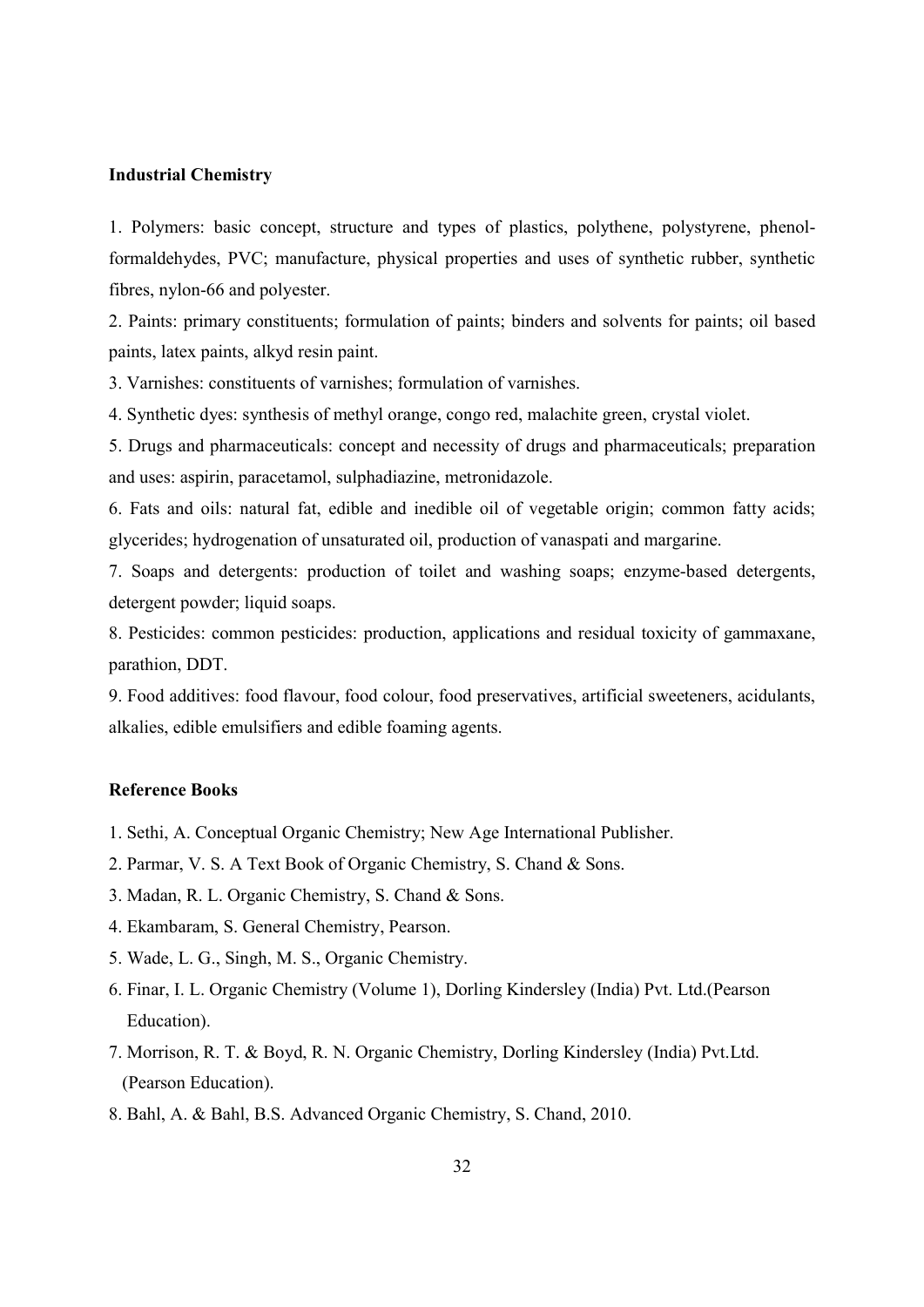- 9. Gangopadhyay, P. K. Application Oriented Chemistry, Book Syndicate.
- 10. Mondal, A. K & Mondal, S. Degree Applied Chemistry, Sreedhar Publications.
- 11. Banerjee, S. P. A Text Book of Analytical Chemistry,The New Book Stall.